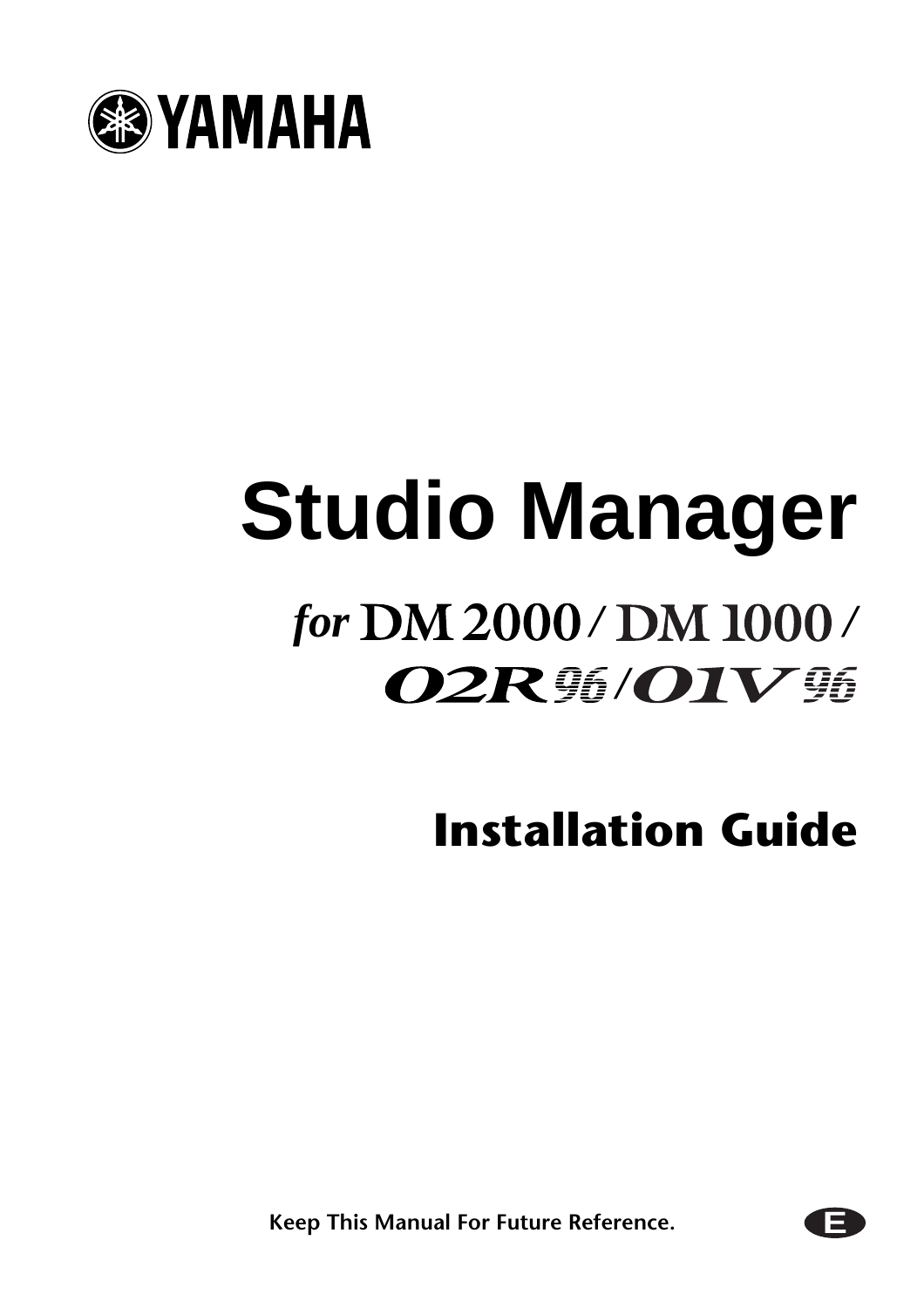## **Important Information**

## **Special Notices**

- The software and this owner's manual are the exclusive copyrights of Yamaha Corporation.
- Use of the software and this manual is governed by the Software Licensing Agreement which the purchaser fully agrees to upon breaking the seal of the software packaging. (Carefullyread the agreement at the end of this manual before installing the software.)
- Copying of the software or reproduction of this manual in whole or in part by any means is expressly forbidden without the written consent of the manufacturer.
- Yamaha makes no representations or warranties with regard to the use of the software and documentation and cannot be held responsible for the results of the use of this manual and the software.
- This disc is a CD-ROM. Do not attempt to play the disc on an audio CD player. Doing so may result in irreparable damage to your audio CD player.
- Copying of the commercially available music sequence data and/or digital audio files is strictly prohibited except for your personal use.
- The screen displays as illustrated in this owner's manual are for instructional purposes, and may appear somewhat different from the screens which appear on your computer.
- Future upgrades of application and system software and any changes in specifications and functions will be announced separately.

## **Trademarks**

Adobe, Acrobat, and Reader are registered trademarks of Adobe Systems Incorporated. Apple, AppleTalk, and Macintosh are registered trademarks of Apple Computer, Inc. Microsoft and Windows are registered trademarks of Microsoft Corporation. OMS is a registered trademark of Opcode Systems, Inc. Pentium and Celeron are registered trademarks of Intel Corporation. PowerPC is a registered trademark of International Business Machines Corporation. SmartMedia is a trademark of Toshiba America, Inc. All other trademarks are the property of their respective holders and are hereby acknowledged.

## **Copyright**

No part of the Studio Manager software or its documentation may be reproduced or distributed in any form or by any means without the prior written authorization of Yamaha Corporation.

© 2003 Yamaha Corporation. All rights reserved.

### Yamaha Web Site

Information about Studio Manager, related products, and other Yamaha professional audio equipment is available on the Yamaha Professional Audio Web site at: http://www.yamahaproaudio.com/

\* Specifications and descriptions in this owner's manual are for information purposes only. Yamaha Corp. reserves the right to change or modify products or specifications at any time without prior notice. Since specifications, equipment or options may not be the same in every locale, please check with your Yamaha dealer.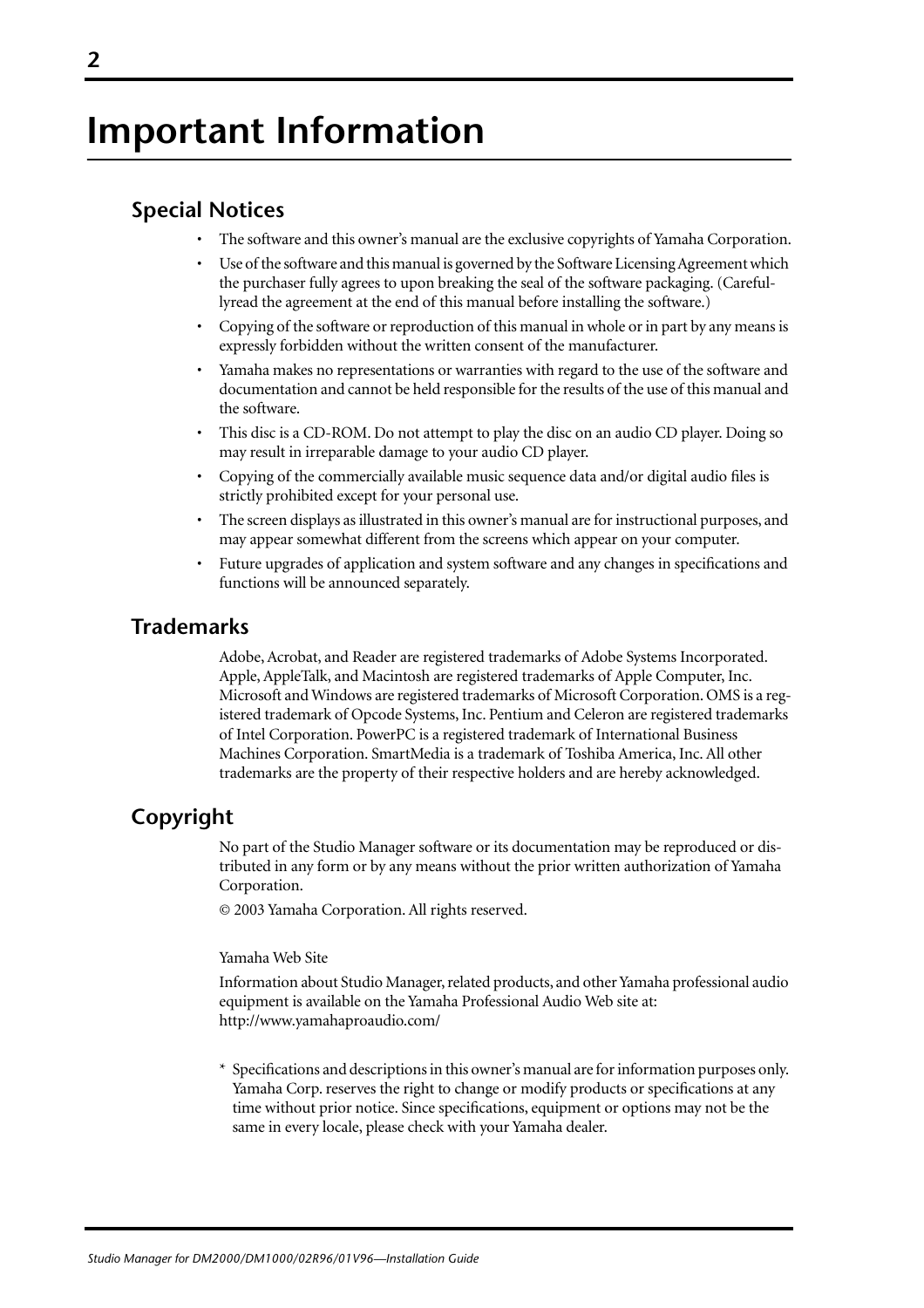## **Contents**

|                     | 20                                            |
|---------------------|-----------------------------------------------|
|                     |                                               |
|                     |                                               |
|                     |                                               |
|                     |                                               |
|                     |                                               |
|                     |                                               |
| Troubleshooting  24 |                                               |
|                     | Macintosh Installation  16<br>Getting Started |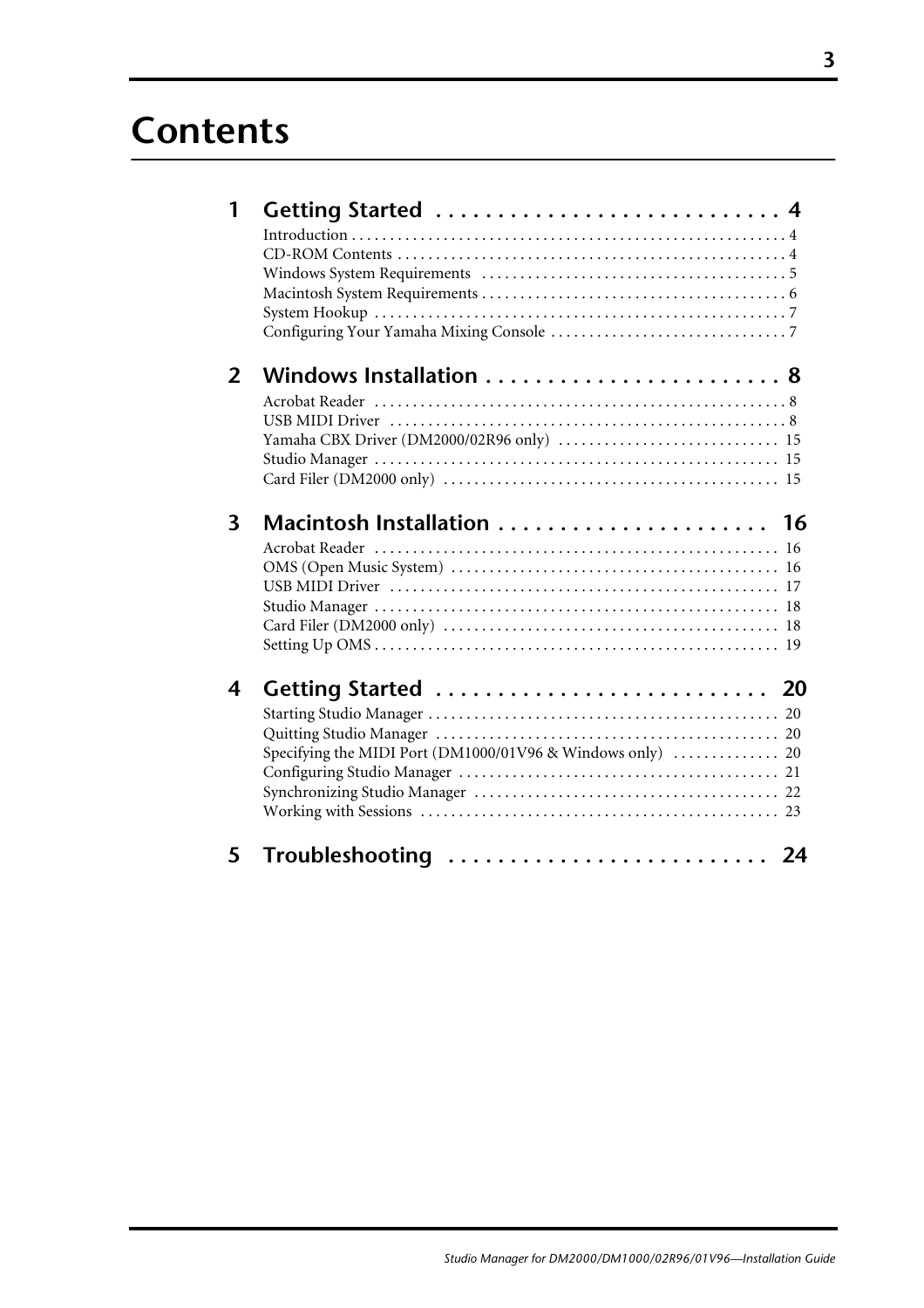## <span id="page-3-0"></span>**1 Getting Started**

## <span id="page-3-1"></span>**Introduction**

With Yamaha Studio Manager you can control your Yamaha digital mixing console from your Windows or Macintosh computer. There are four versions of Studio Manager:

- Studio Manager for DM2000
- Studio Manager for 02R96
- Studio Manager for DM1000
- Studio Manager for 01V96

The CD-ROM supplied with the DM2000 or 02R96 contains *Studio Manager for DM2000* and *Studio Manager for 02R96*. The CD-ROM supplied with the DM1000 or 01V96 contains *Studio Manager for DM1000* and *Studio Manager for 01V96*.

This *Installation Guide* explains how to install Studio Manager and the necessary driver software for Windows and Macintosh computers. The owner's manual for Studio Manager can be found on the included CD-ROM (Acrobat PDF format).

## <span id="page-3-2"></span>**CD-ROM Contents**

## **DM2000/02R96 CD-ROM**

|                  | <b>Folder</b>    | Software                                     | Description                                                                                          |  |
|------------------|------------------|----------------------------------------------|------------------------------------------------------------------------------------------------------|--|
|                  | Acroread\English | Acrobat Reader <sup>1, 2</sup>               | Adobe Acrobat Reader software for view-<br>ing the PDF manuals.                                      |  |
|                  | SM_\DM2000       | Studio Manager for DM2000 <sup>1</sup>       | Yamaha Studio Manager for DM2000                                                                     |  |
|                  | SM \02R96        | Studio Manager for 02R96                     | Yamaha Studio Manager for 02R96                                                                      |  |
| <b>Windows</b>   | Mididrv          | Yamaha CBX Driver                            | Yamaha serial driver. Necessary if you are<br>connecting to a serial port on your PC.                |  |
|                  | USBdrv           | Yamaha USB MIDI Driver<br>(Windows 98, Me)   | Yamaha USB driver. Necessary if you are                                                              |  |
|                  | USBdrv2k         | Yamaha USB MIDI Driver<br>(Windows 2000, XP) | connecting to a USB port on your PC.                                                                 |  |
|                  | Card             | Card Filer <sup>1</sup>                      | Yamaha utility for transferring and man-<br>aging data stored on the DM2000's<br>SmartMedia card.    |  |
|                  | Acroread\English | Acrobat Reader <sup>, 1, 2</sup>             | Adobe Acrobat Reader software for view-<br>ing the PDF manuals.                                      |  |
|                  | SM \DM2000       | Studio Manager for DM2000 <sup>1</sup>       | Yamaha Studio Manager for DM2000                                                                     |  |
|                  | SM \02R96        | Studio Manager for 02R96                     | Yamaha Studio Manager for 02R96                                                                      |  |
| <b>Macintosh</b> | OMS              | Open Music System (OMS)<br>$2.3.8^{1,2}$     | Opcode driver software for use with MIDI<br>applications on Macintosh computers.                     |  |
|                  |                  | OMS Setup for YAMAHA                         | OMS studio setup files for use with the<br>DM2000 and 02R96.                                         |  |
|                  | USBdrv           | YAMAHA USB MIDI Driver                       | Yamaha USB driver. Necessary if you are<br>connecting to a USB port on your Macin-<br>tosh computer. |  |
|                  | Card             | Card Filer <sup>1</sup>                      | Yamaha utility for transferring and man-<br>aging data stored on the DM2000's<br>SmartMedia card.    |  |

1. For information on using this software, refer to the PDF manual after installation.

2. This software is not supported by Yamaha.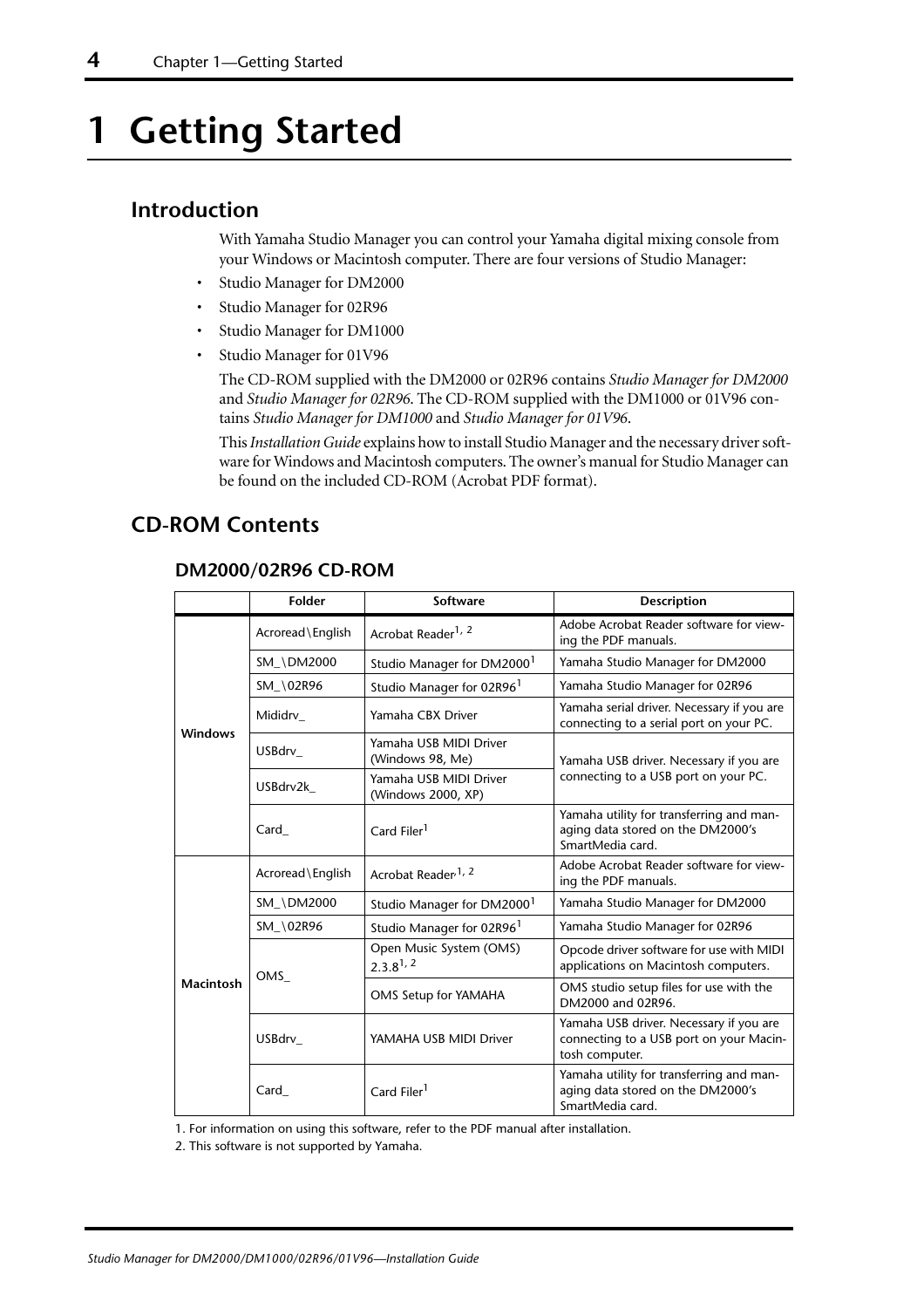|                  | Folder           | <b>Software</b>                              | <b>Description</b>                                                                                   |  |
|------------------|------------------|----------------------------------------------|------------------------------------------------------------------------------------------------------|--|
| <b>Windows</b>   | Acroread\English | Acrobat Reader <sup>1, 2</sup>               | Adobe Acrobat Reader software for view-<br>ing the PDF manuals.                                      |  |
|                  | SM_\DM1000       | Studio Manager for DM1000                    | Yamaha Studio Manager for DM1000                                                                     |  |
|                  | SM_\01V96        | Studio Manager for 01V96 <sup>1</sup>        | Yamaha Studio Manager for 01V96                                                                      |  |
|                  | USBdrv_          | Yamaha USB MIDI Driver<br>(Windows 98, Me)   | Yamaha USB driver. Necessary if you are<br>connecting to a USB port on your PC.                      |  |
|                  | USBdrv2k         | Yamaha USB MIDI Driver<br>(Windows 2000, XP) |                                                                                                      |  |
|                  | Acroread\English | Acrobat Reader <sup>1, 2</sup>               | Adobe Acrobat Reader software for view-<br>ing the PDF manuals.                                      |  |
|                  | SM_\DM1000       | Studio Manager for DM1000                    | Yamaha Studio Manager for DM1000                                                                     |  |
| <b>Macintosh</b> | SM \01V96        | Studio Manager for 01V96 <sup>1</sup>        | Yamaha Studio Manager for 01V96                                                                      |  |
|                  | OMS              | Open Music System (OMS)<br>$2.3.8^{1,2}$     | Opcode driver software for use with MIDI<br>applications on Macintosh computers.                     |  |
|                  |                  | OMS Setup for YAMAHA                         | OMS studio setup files for use with the<br>DM1000 and 01V96.                                         |  |
|                  | USBdrv           | YAMAHA USB MIDI Driver                       | Yamaha USB driver. Necessary if you are<br>connecting to a USB port on your Macin-<br>tosh computer. |  |

### **DM1000/01V96 CD-ROM**

1. For information on using this software, refer to the PDF manual after installation.

2. This software is not supported by Yamaha.

## <span id="page-4-0"></span>**Windows System Requirements**

The system requirements of your operating system may be different to those listed here.

### **Studio Manager**

| Computer         | A PC with a 433 MHz or faster Intel Pentium or Celeron family processor                                                                                                        |
|------------------|--------------------------------------------------------------------------------------------------------------------------------------------------------------------------------|
| <b>OS</b>        | Windows 98SE, Me, 2000, XP Home Edition, XP Professional                                                                                                                       |
| Memory           | 128 MB or more                                                                                                                                                                 |
| <b>Hard Disk</b> | 20 MB or more of free space                                                                                                                                                    |
| <b>Display</b>   | 1024 x 768 pixels, 256 colors or higher<br>1280 x 1024, High Color 16-bit recommended<br>(If you use display settings of 1024 x 768, turn on the Task Bar's Auto-hide option.) |

## **Card Filer (DM2000 only)**

| Computer         | A PC with a 100 MHz or faster Intel Pentium or Celeron family processor |
|------------------|-------------------------------------------------------------------------|
| <b>OS</b>        | Windows 95, 98, 98SE, Me, NT4.0, 2000, XP Home Edition, XP Professional |
| Memory           | 8 MB or more                                                            |
| <b>Hard Disk</b> | 2 MB or more of free space                                              |
| <b>Display</b>   | 800 x 600 pixels, 256 colors or higher                                  |

## **Yamaha USB MIDI Driver**

| Computer         | A PC with a 166 MHz or faster Intel Pentium or Celeron family processor and a USB<br>port |
|------------------|-------------------------------------------------------------------------------------------|
| <b>OS</b>        | Windows 98, 98SE, Me, 2000, XP Home Edition, XP Professional                              |
| Memory           | 32 MB or more                                                                             |
| <b>Hard Disk</b> | 2 MB or more of free space                                                                |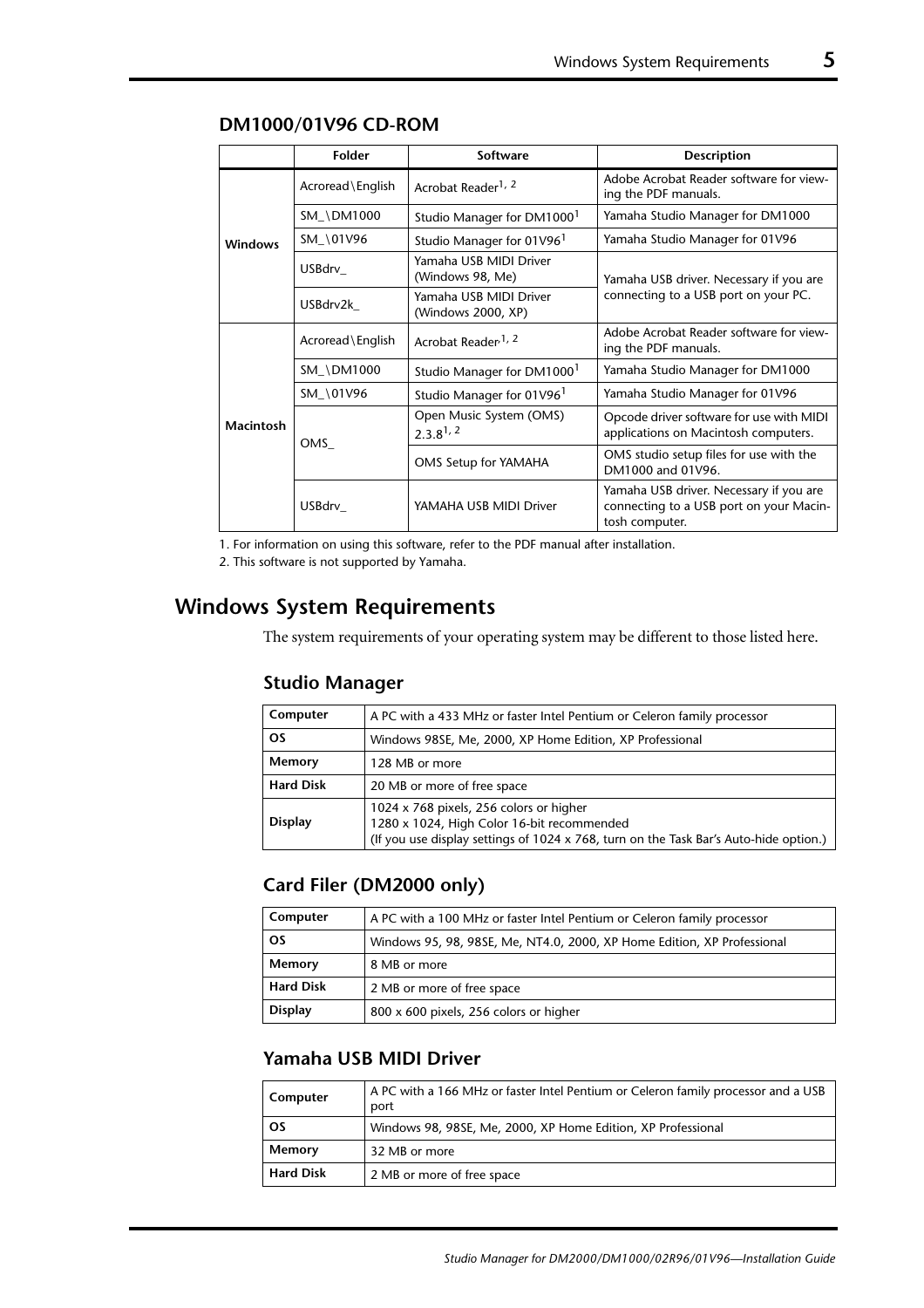### **Yamaha CBX Driver (DM2000/02R96 only)**

| l os<br>Windows 95, 98, 98SE, Me, NT4.0, 2000, XP Home Edition, XP Professional |  |
|---------------------------------------------------------------------------------|--|
|---------------------------------------------------------------------------------|--|

System requirements for software not listed here can be found on the CD-ROM.

## <span id="page-5-0"></span>**Macintosh System Requirements**

The system requirements of your operating system may be different to those listed here.

## **Studio Manager**

| Computer         | A Macintosh G3/233 MHz or better and a USB port                                   |
|------------------|-----------------------------------------------------------------------------------|
| <b>OS</b>        | Mac OS 8.6 to 9.2.2 (Mac OS X not supported)                                      |
| Memory           | 120 MB or more of free memory (Virtual memory must be turned off)                 |
| <b>Hard Disk</b> | 7 MB or more                                                                      |
| <b>Display</b>   | 1024 x 768 pixels, 256 colors or higher<br>1280 x 1024, 32,000 colors recommended |
| Other            | OMS 2.3.3 or later                                                                |

*Note: If you are using a PowerBook on battery power, open the Energy Save control panel, and in Advanced Settings, Additional Power Savings, turn off Allow processor cycling.*

## **Card Filer (DM2000 only)**

| Computer         | A Macintosh computer with a PowerPC processor or better |
|------------------|---------------------------------------------------------|
| <b>OS</b>        | Mac OS 7.5 to 9.2.2 (Mac OS X not supported)            |
| Memory           | 8 MB or more of free memory                             |
| <b>Hard Disk</b> | 6 MB or more                                            |
| <b>Display</b>   | 800 x 600 pixels, 256 colors or higher                  |

## **Yamaha USB MIDI Driver**

| Computer         | A Macintosh computer with a PowerPC processor or better and a USB port |
|------------------|------------------------------------------------------------------------|
| <b>OS</b>        | Mac OS 8.6 to 9.2.2 (Mac OS X not supported)                           |
| Memory           | 64 MB or more (recommended: 128 MB or more)                            |
| <b>Hard Disk</b> | 2 MB or more                                                           |

System requirements for software not listed here can be found on the CD-ROM.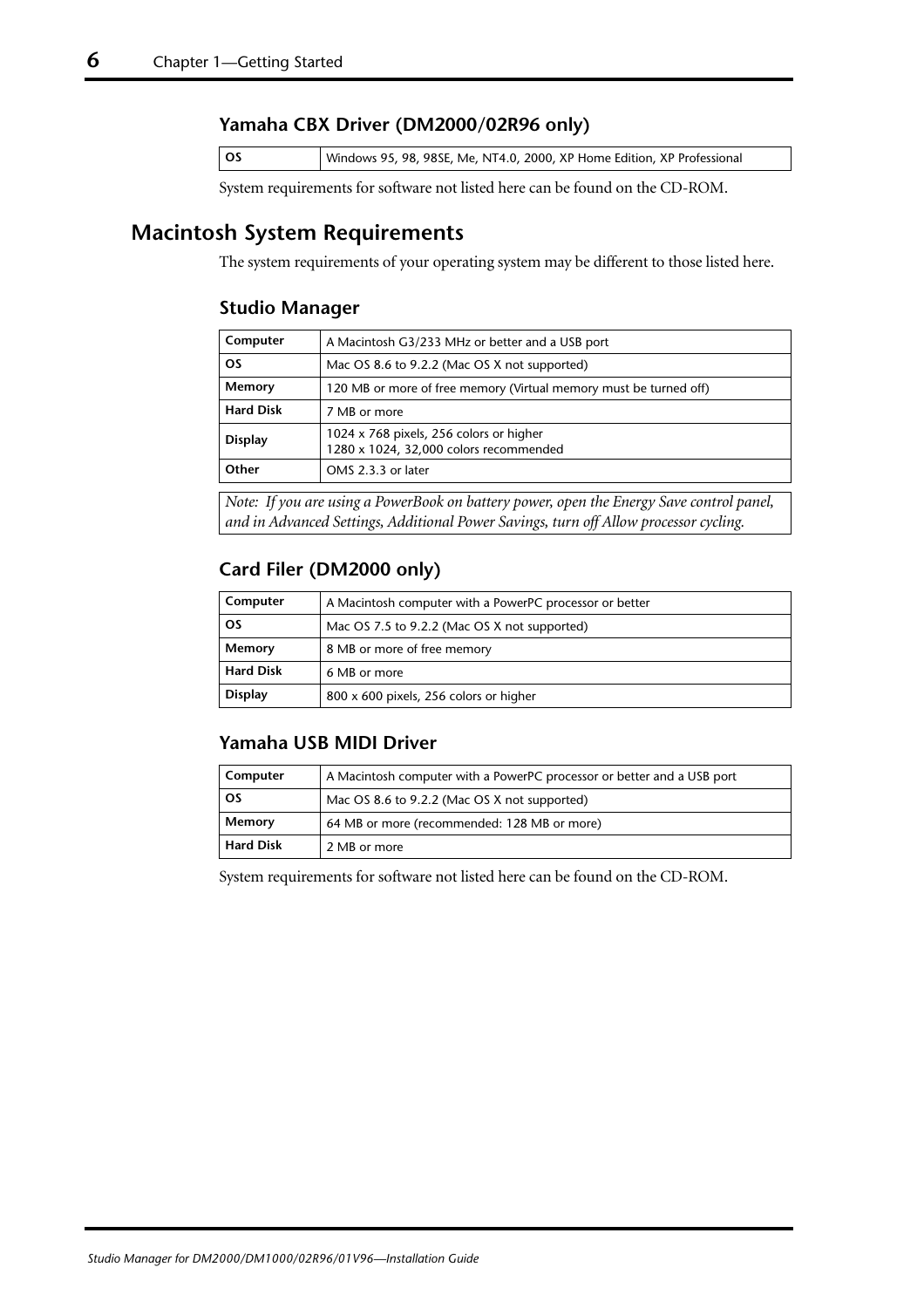## <span id="page-6-0"></span>**System Hookup**

The following illustration shows the available hookup methods you can use to connect your Yamaha mixing console to your computer: serial, USB, MIDI.



*Note: Before you connect to serial or MIDI ports, turn off your Yamaha mixing console and computer.*

## <span id="page-6-1"></span>**Configuring Your Yamaha Mixing Console**

On your Yamaha mixing console, use the DISPLAY ACCESS [SETUP] button ([DIO/SETUP button on the 01V96) to locate the MIDI/TO HOST Setup page. Under "Studio Manager," select a port and assign an ID to your Yamaha mixing console. If you are using a serial connection, set the TO HOST SERIAL options as appropriate (i.e., "PC-2" for a Windows PC, or "Mac" for a Macintosh computer).

*Warning: Do not set the TO HOST SERIAL option to "Mac" while your Yamaha mixing console is connected to your PC's serial port. Doing so may damage your PC.*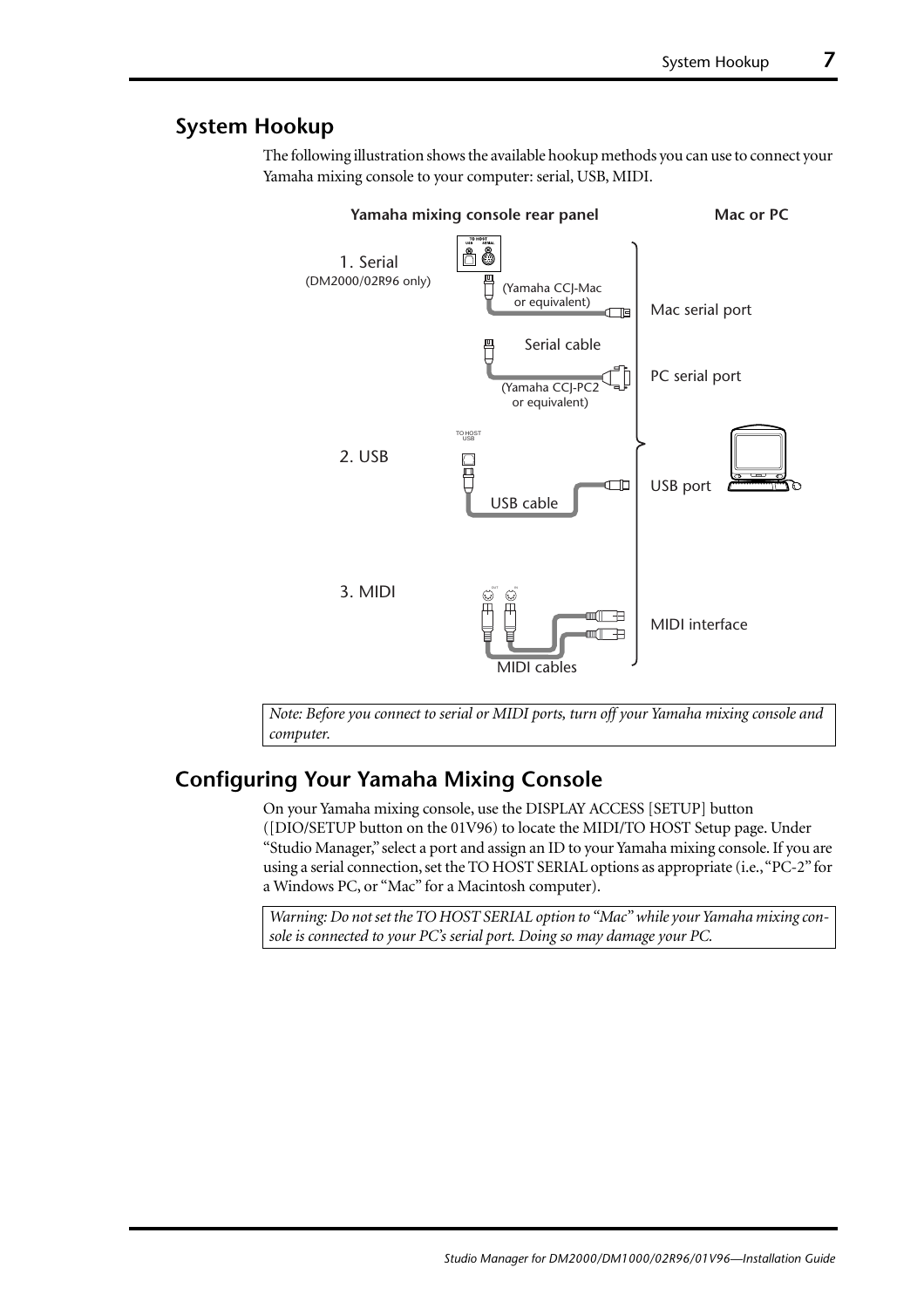## <span id="page-7-0"></span>**2 Windows Installation**

## <span id="page-7-1"></span>**Acrobat Reader**

To view the PDF manuals included on the CD-ROM, you need to install the Adobe Acrobat Reader software. If you already have this software installed, skip this section.

- **1 Start your computer and Windows, and then insert the included CD-ROM into your computer's CD-ROM drive.**
- **2 Double-click the "Acroread\_" folder on the CD-ROM.** This folder contains Acrobat software in several languages.
- **3 Double-click the folder of the language you want to install.**
- **4 Double-click "ar\*\*\*enu.exe."** ("\*\*\*" indicates the software version.)
- **5 Follow the on-screen instructions to install the software.**

For instructions on using Acrobat Reader, choose Reader Help from Acrobat Reader's Help menu.

## <span id="page-7-2"></span>**USB MIDI Driver**

If you are connecting your Yamaha mixing console to a USB port on your computer, you'll need to install the Yamaha USB driver. If you already have this driver installed, skip this section.



The procedure you use for installing the Yamaha USB driver depends on which version of Windows you're using:

- Windows 98 & 98SE[—page 9](#page-8-0)
- Windows Me[—page 12](#page-11-0)
- Windows 2000—[page 13](#page-12-0)
- Windows XP[—page 14](#page-13-0)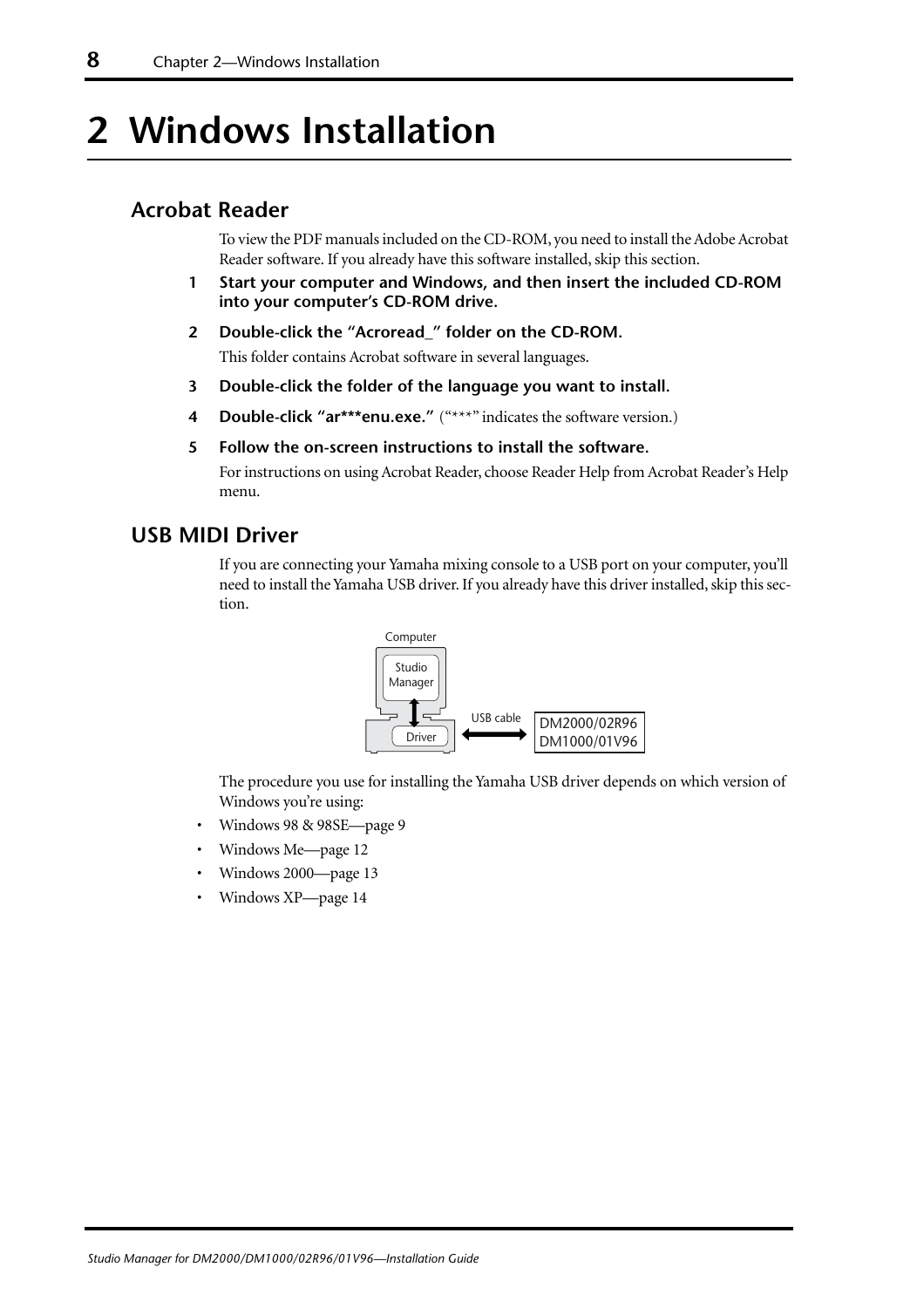## <span id="page-8-0"></span>**Windows 98 & 98SE**

- **1 Start your computer and Windows, and then insert the included CD-ROM into your computer's CD-ROM drive.**
- **2 Turn off your Yamaha mixing console, and then use a USB cable to connect its USB TO HOST port to a USB port on your computer.**
- **3 Turn on your Yamaha mixing console.**

The Add New Hardware Wizard appears. If it doesn't appear, try disconnecting and reconnecting the USB cable. Alternatively, open the Add New Hardware control panel.



## **4 Click Next.**

The following window appears.

| <b>Add New Hardware Wizard</b> |                                                                                                                                                                                                             |
|--------------------------------|-------------------------------------------------------------------------------------------------------------------------------------------------------------------------------------------------------------|
|                                | What do you want Windows to do?<br>6 Search for the best driver for your device.<br>[Recommended].<br>C Display a list of all the drivers in a specific<br>location, so you can select the driver you want. |
|                                | Next ><br>Cancel<br>< Back                                                                                                                                                                                  |

**5 Select "Search for the best driver for your device (Recommended)," and then click Next.**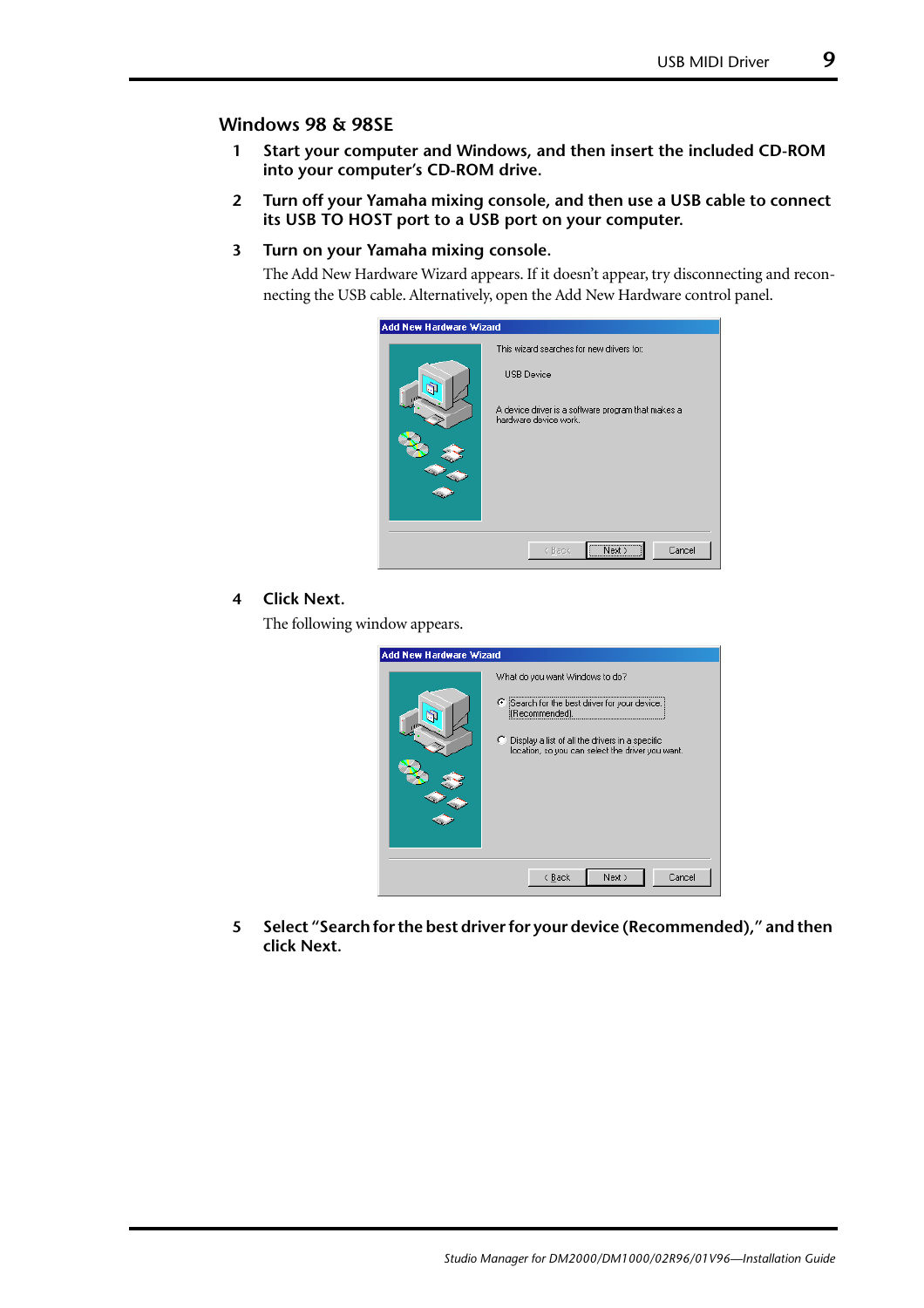The following window appears.



**6 Select "Specify a location," and specify "D:\USBdrv\_" (replacing "D" with the drive letter of your CD-ROM drive), and then click Next.**

When the driver is located, "YAMAHA USB MIDI Driver" is displayed, as shown below.

| <b>Add New Hardware Wizard</b> |                                                                                                                                                                                                                                                                    |  |
|--------------------------------|--------------------------------------------------------------------------------------------------------------------------------------------------------------------------------------------------------------------------------------------------------------------|--|
|                                | Windows driver file search for the device:<br>YAMAHA USB MIDI Driver<br>Windows is now ready to install the best driver for this<br>device. Click Back to select a different driver, or click Next<br>to continue.<br>Location of driver:<br>D:\USBDRV_\DM2000.INF |  |
|                                | Cancel<br>< <u>B</u> ack                                                                                                                                                                                                                                           |  |

### **7 Click Next.**

*Note: You may be prompted to insert your Windows CD-ROM. Do not insert it! Click OK, and in the "Copy files from" section of the subsequent dialog box, enter "D:\USBdrv\_" (replacing "D" with the drive letter of your CD-ROM drive), and then click OK.*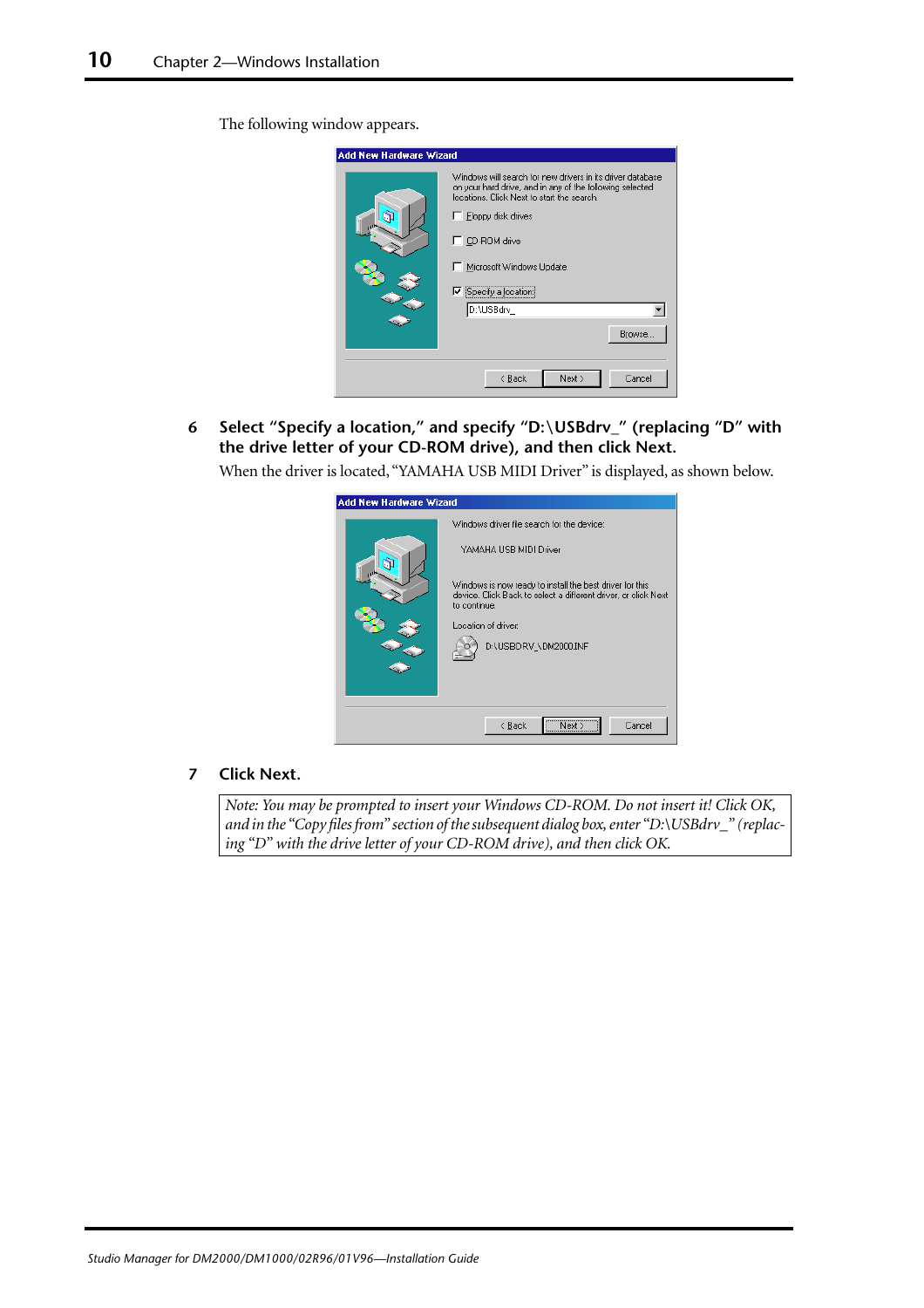

The driver is installed, and the following window appears when the installation is complete.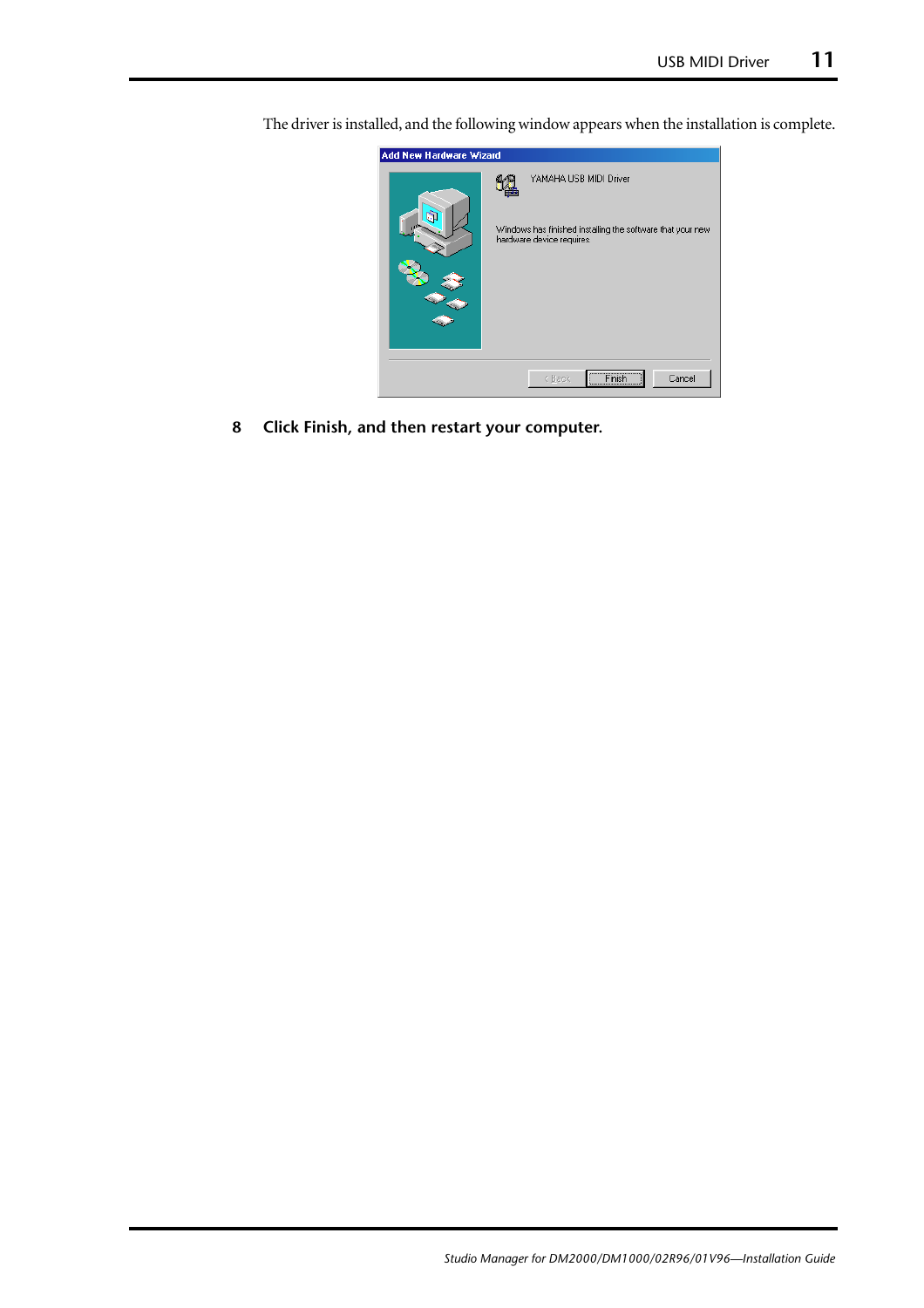### <span id="page-11-0"></span>**Windows Me**

- **1 Start your computer and Windows, and then insert the included CD-ROM into your computer's CD-ROM drive.**
- **2 Turn off your Yamaha mixing console, and then use a USB cable to connect its USB TO HOST port to a USB port on your computer.**
- **3 Turn on your Yamaha mixing console.**

The Add New Hardware Wizard appears. If it doesn't appear, try disconnecting and reconnecting the USB cable. Alternatively, open the Add New Hardware control panel.

| Add New Hardware Wizard |                                                                                                                                                                                                                                                                                                                                                                                  |
|-------------------------|----------------------------------------------------------------------------------------------------------------------------------------------------------------------------------------------------------------------------------------------------------------------------------------------------------------------------------------------------------------------------------|
|                         | Windows has found the following new hardware:<br><b>USB</b> Device<br>Windows can automatically search for and install software<br>that supports your hardware. If your hardware came with<br>installation media, insert it now and click Next.<br>What would you like to do?<br>© Automatic search for a better driver (Recomm<br>Specify the location of the driver (Advanced) |
|                         | Next ><br>Cancel<br>< Back                                                                                                                                                                                                                                                                                                                                                       |

**4 Select "Automatic search for a better driver (Recommended)," and then click Next.**

Windows Me should be able to locate the driver automatically, in which case you can proceed to Step [5](#page-11-1). If the driver cannot be located, select "Specify the location of the driver (Advanced)," click Next, specify your CD-ROM drive (e.g., D:\USBdrv\_), and then continue as prompted.

<span id="page-11-1"></span>The following window appears when the installation is complete.

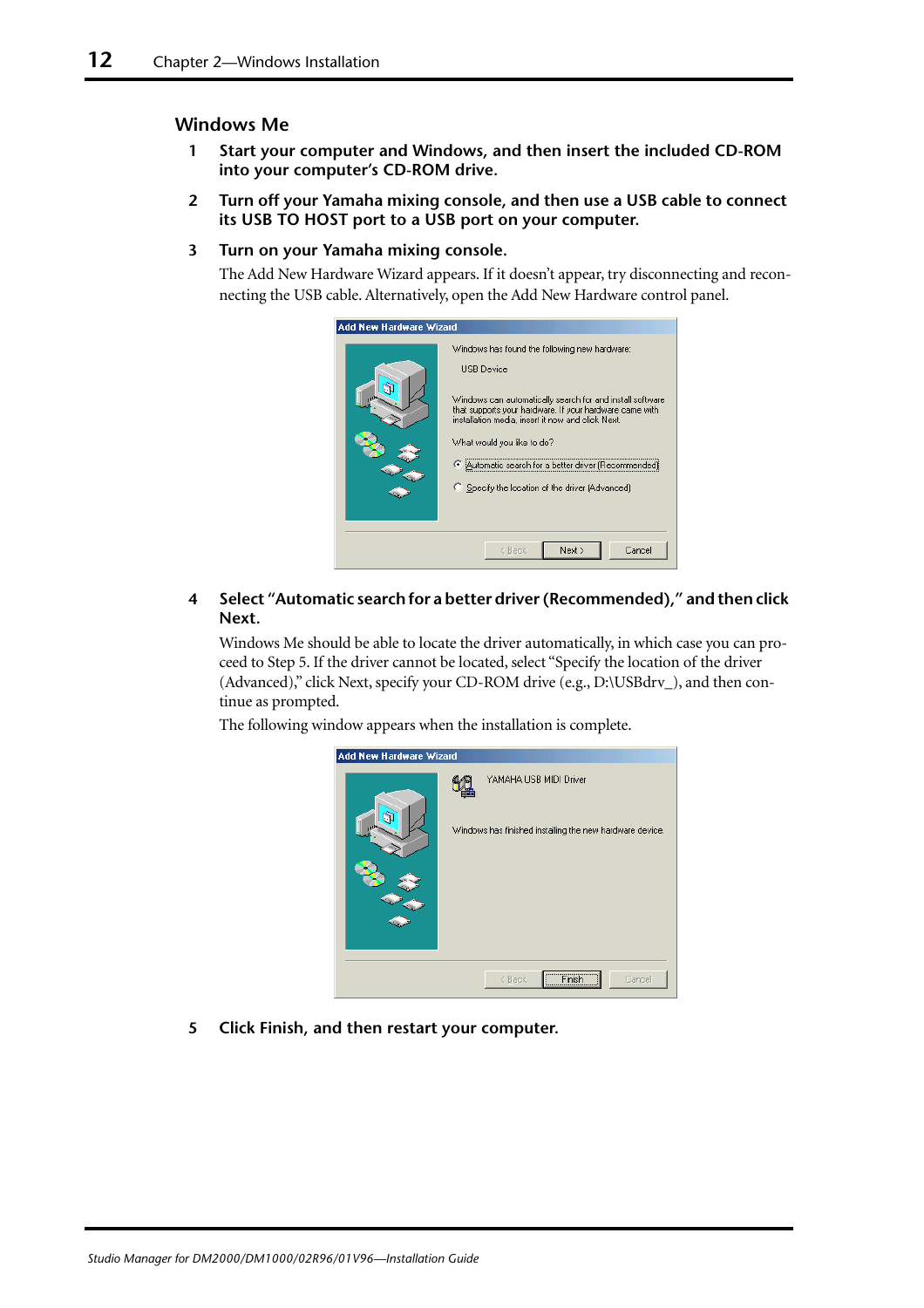### <span id="page-12-0"></span>**Windows 2000**

- **1 Start your computer and Windows, log on as the Administrator, and then insert the included CD-ROM into your computer's CD-ROM drive.**
- **2 Go to My Computer–>Control Panel–>System–>Hardware–>Driver Signing–>File Signature Verification, select "Ignore—Install all files, regardless of file signature," and then click OK.**
- **3 Turn off your Yamaha mixing console, and then use a USB cable to connect its USB TO HOST port to a USB port on your computer.**
- **4 Turn on your Yamaha mixing console.**

The Found New Hardware Wizard appears.

- **5 Click Next.**
- **6 Select "Search for a suitable driver for my device (Recommended)," and then click Next.**
- **7 In the subsequent window, select "CD-ROM drives" only, and then click Next.**

*Note: You may be prompted to insert your Windows CD-ROM. Do not insert it! Click OK, and in the "Copy files from" section of the subsequent dialog box, enter "D:\USBdrv2k\_" (replacing "D" with the drive letter of your CD-ROM drive), and then click OK.*

The driver is installed, and the message "Completing the Found New Hardware Wizard" appears.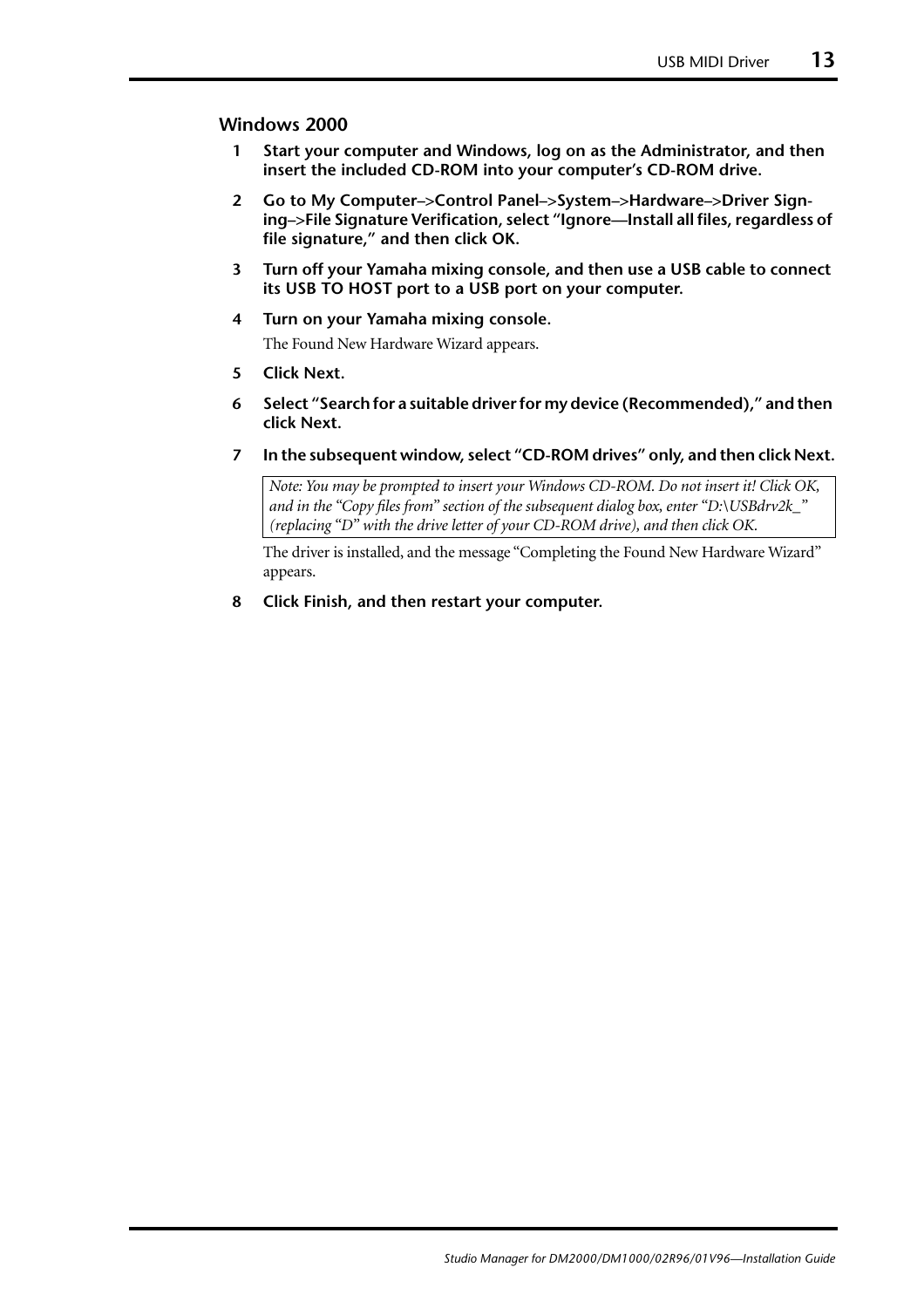### <span id="page-13-0"></span>**Windows XP**

- **1 Start your computer and Windows, and then insert the included CD-ROM into your computer's CD-ROM drive.**
- **2 Click the Start button, and then click Control Panel.**

If the Control Panel window appears as shown below, click "Switch to Classic View" on the left side of the window in order to see all of the control panels.

| Control Panel                                                                      |                                         |                                                      |
|------------------------------------------------------------------------------------|-----------------------------------------|------------------------------------------------------|
| Edit<br>Tools<br>Eile<br>Favorites<br>View                                         | Help                                    | 7,                                                   |
| Back $\rightarrow$ $\rightarrow$ $\rightarrow$                                     | Search <b>P</b> Folders 111 .           |                                                      |
| $\left( \mathbf{\hat{x}}\right)$<br><b>Control Panel</b><br>Switch to Classic View | <b>Pick a category</b>                  |                                                      |
| $\otimes$<br><b>See Also</b>                                                       | <b>Appearance and Themes</b>            | <b>Printers and Other Hardware</b>                   |
| Windows Update<br>(b) Help and Support                                             | <b>Network and Internet Connections</b> | <b>User Accounts</b>                                 |
|                                                                                    | <b>Add or Remove Programs</b>           | Date, Time, Language, and Regional<br><b>Options</b> |
|                                                                                    | Sounds, Speech, and Audio Devices       | <b>Accessibility Options</b>                         |
|                                                                                    | <b>Performance and Maintenance</b>      |                                                      |

- **3 Go to System Hardware–>Driver signatures–>Driver signature options, select "Ignore—Install software without asking for confirmation," and then click OK.**
- **4 Click OK to close the System Properties window, and then click the Close button to close the Control Panel window.**
- **5 Turn off your Yamaha mixing console, and then use a USB cable to connect its USB TO HOST port to a USB port on your computer.**
- **6 Turn on your Yamaha mixing console.** The Found New Hardware Wizard appears.
- **7 Select "Install software automatically (recommended) (I)," and then click Next.**

The driver is installed, and the message "Completing the Found New Hardware Wizard" appears.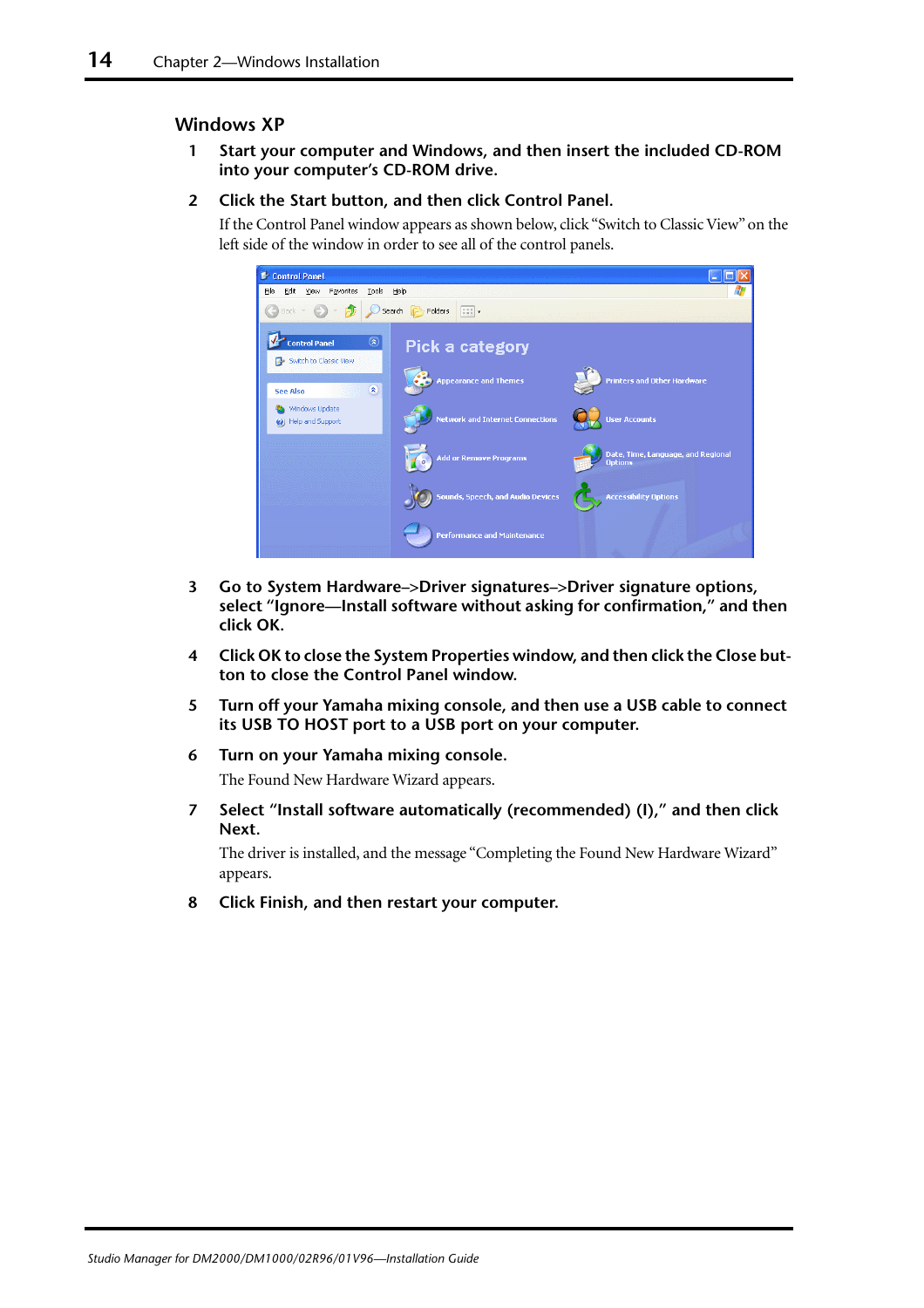## <span id="page-14-0"></span>**Yamaha CBX Driver (DM2000/02R96 only)**

If you're connecting your Yamaha mixing console to a serial port on your computer, you'll need to install the Yamaha CBX driver. If you already have this driver installed, skip this section.

- **1 Double-click the "Mididrv\_" folder on the CD-ROM.**
- **2 Double-click "Setup.exe."**
- **3 Follow the on-screen instructions to install the software.**

## <span id="page-14-1"></span>**Studio Manager**

- **1 Double-click the "SM\_" folder on the CD-ROM.**
- **2 Double-click the "DM2000," "02R96," "DM1000," or "01V96" folder as appropriate.**
- **3 Double-click "Setup.exe."**
- **4 Follow the on-screen instructions to install the software.**

## <span id="page-14-2"></span>**Card Filer (DM2000 only)**

- **1 Double-click the "Card\_" folder on the CD-ROM.**
- **2 Double-click "Setup.exe."**
- **3 Follow the on-screen instructions to install the software.** For information on using Card Filer, see the "CardFilerManual.pdf." This file is installed in the same folder as Card Filer.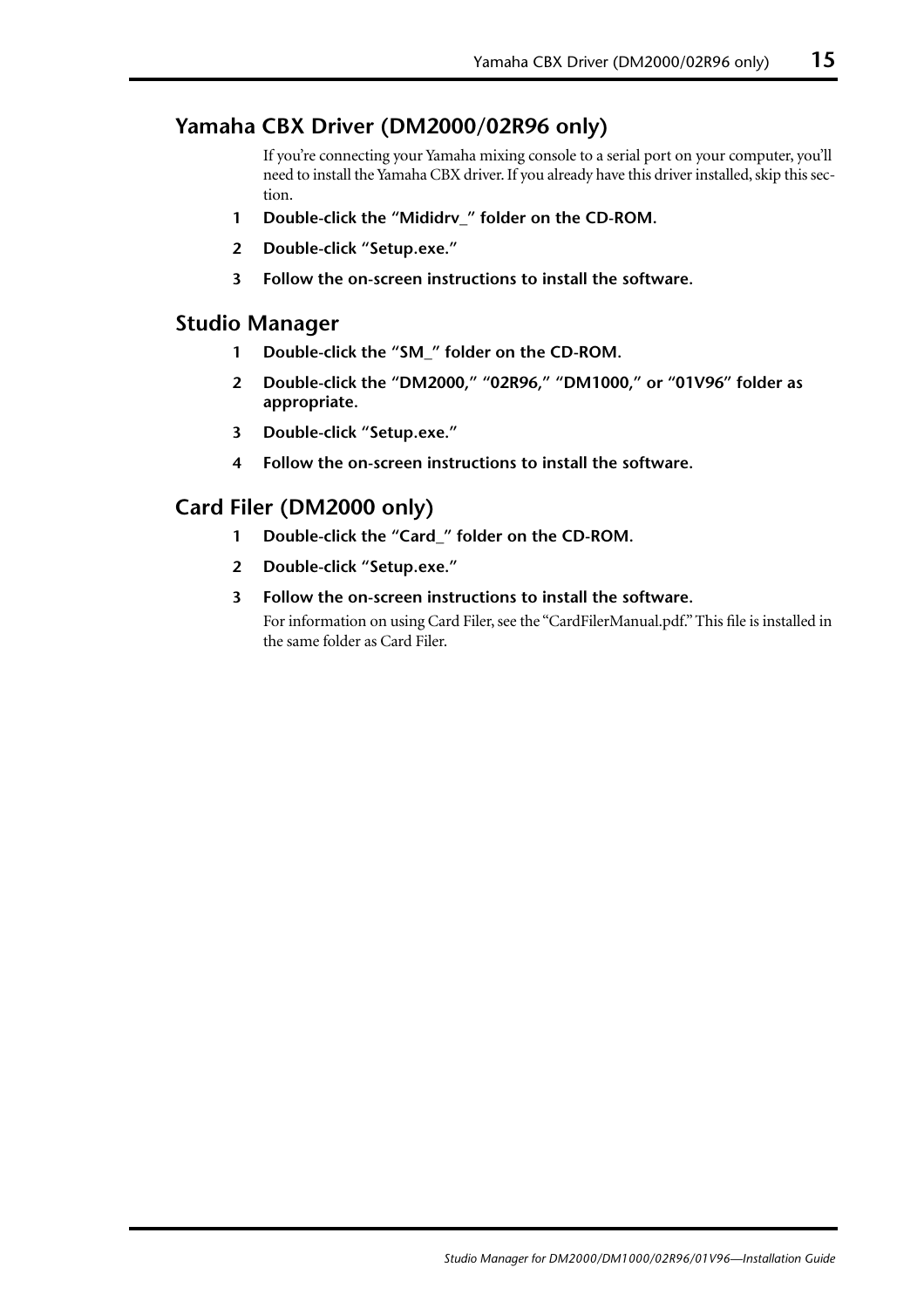## <span id="page-15-0"></span>**3 Macintosh Installation**

## <span id="page-15-1"></span>**Acrobat Reader**

To view the PDF manuals included on the CD-ROM, you need to install the Adobe Acrobat Reader software. If you already have this software installed, skip this section.

- **1 Start your Macintosh, and then insert the included CD-ROM into your computer's CD-ROM drive.**
- **2 Double-click the "Acroread\_" folder on the CD-ROM.** This folder contains Acrobat software in several languages.
- **3 Double-click the folder of the language you want to install.**
- **4 Double-click "Reader Installer."**

(The actual name of the installer depends on the language you select.)

**5 Follow the on-screen instructions to install the software.** For instructions on using Acrobat Reader, choose Reader Guide from Acrobat Reader's Help menu.

## <span id="page-15-2"></span>**OMS (Open Music System)**

Studio Manager requires OMS 2.3.3 or later in order to work on Macintosh computers. OMS 2.3.8 is included on the CD-ROM. If you already have OMS 2.3.3 or later installed, skip this section.

- **1 Start your Macintosh, and then insert the included CD-ROM into your computer's CD-ROM drive.**
- **2 Double-click the "OMS\_" folder on the CD-ROM.**
- **3 Double-click "Install OMS 2.3.8."**
- **4 Follow the on-screen instructions to install the software.**
- **5 When the installation is complete, click Restart.**

*Note: Once the installation is complete, you may receive an error message warning that the installer did not quit. In this case, choose Quit from the File menu to quit the installer, then restart your computer.*

**6 Copy the "OMS\_2.3\_Mac.pdf" from the "OMS\_" folder on the CD-ROM to the "Opcode:OMS Applications" folder on your hard disk.**

This file contains information on using and configuring OMS.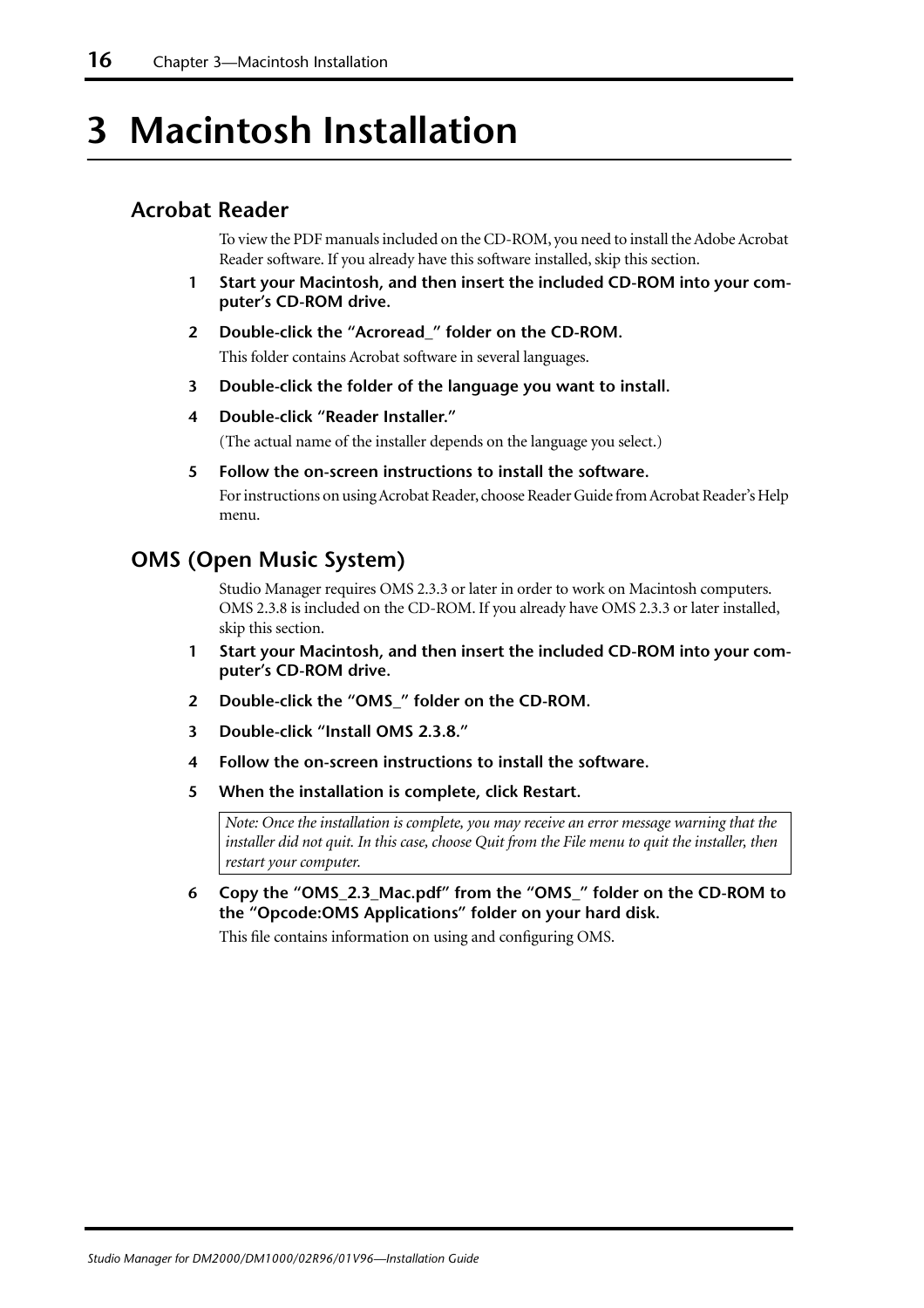## <span id="page-16-0"></span>**USB MIDI Driver**

If you're connecting your Yamaha mixing console to a USB port on your computer, you'll need to install the Yamaha USB driver. If you already have this driver installed, skip this section.



- **1 Start your Macintosh, and then insert the included CD-ROM into your computer's CD-ROM drive.**
- **2 Double-click the "USBdrv\_" folder on the CD-ROM.**
- **3 Double-click "Install USB MIDI Driver."**

The Install USB MIDI Driver window appears, as shown below.

| Install USB MIDI Driver1.04                                                                             | ⋿ |
|---------------------------------------------------------------------------------------------------------|---|
| Click "Install" button to install USB YAMAHA MIDI Driver V1.04.                                         |   |
| <b>Install Location</b><br>Quit<br>Macintosh HD<br>Switch Disk<br>Install<br>on the disk "Macintosh HD" |   |

Normally there's no need to set the Install Location, because the startup disk is selected by default. To select another disk, click the Switch Disk button.

Although you can select a destination folder from the pop-up menu, the files are installed in the specified disk's System Folder regardless, so you can ignore that option.

- **4 Click Install, and follow the on-screen instructions to install the software.**
- **5 When the installation is complete, click Restart.**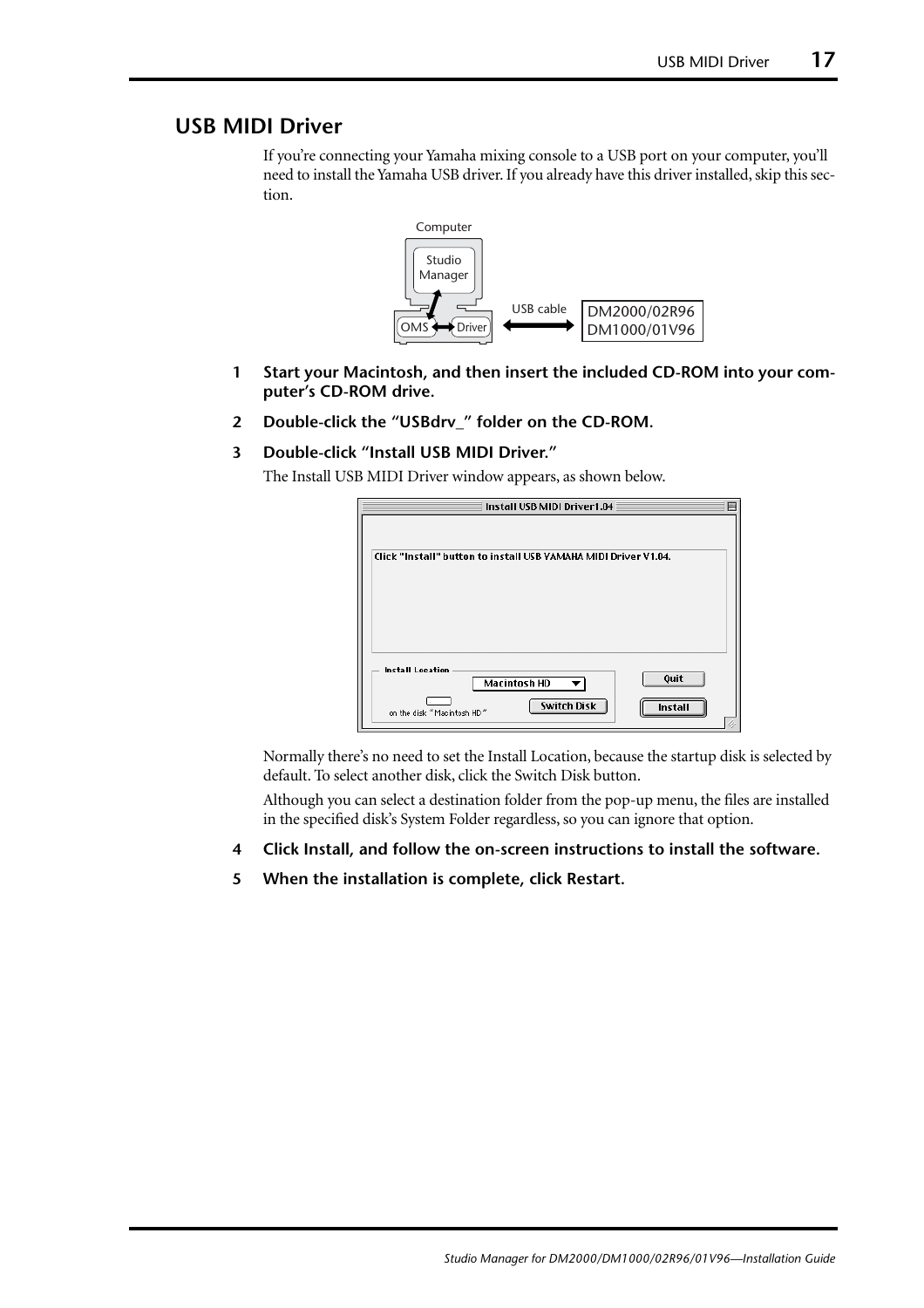## <span id="page-17-0"></span>**Studio Manager**

- **1 Start your Macintosh, and then insert the included CD-ROM into your computer's CD-ROM drive.**
- **2 Double-click the "SM\_" folder on the CD-ROM.**
- **3 Double-click the "DM2000," "02R96," "DM1000," or "01V96" folder as appropriate.**
- **4 Double-click "Install Studio Manager."**
- **5 Follow the on-screen instructions to install the software.**

## <span id="page-17-1"></span>**Card Filer (DM2000 only)**

- **1 Start your Macintosh, and then insert the included CD-ROM into your computer's CD-ROM drive.**
- **2 Double-click the "Card\_" folder on the CD-ROM.**
- **3 Double-click "Install Card Filer."**
- **4 Follow the on-screen instructions to install the software.**

For information on using Card Filer, see the "CardFilerManual.pdf." This file is installed in the same folder as Card Filer.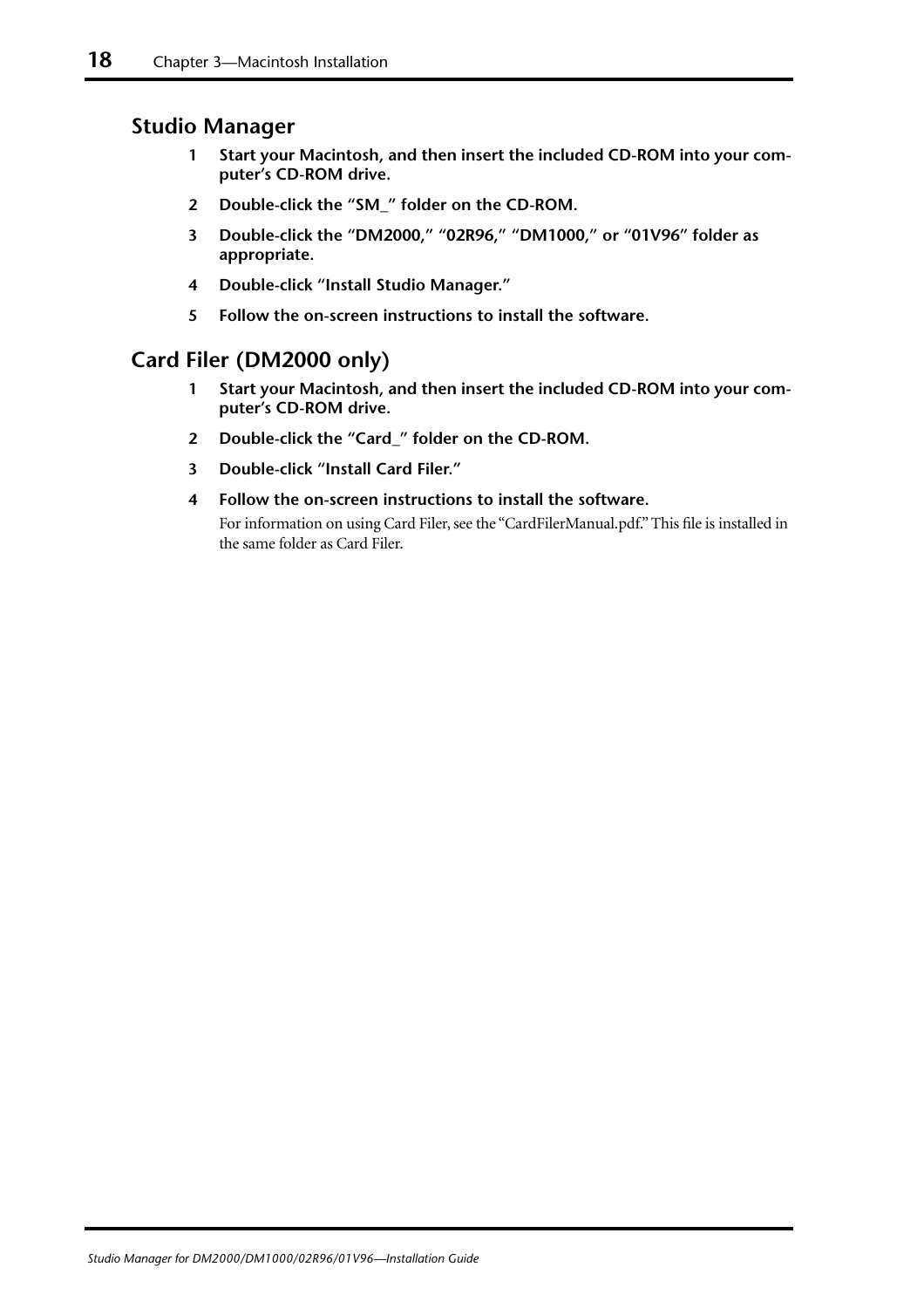## <span id="page-18-0"></span>**Setting Up OMS**

The "OMS Setup for YAMAHA" folder on the included CD-ROM contains OMS studio setup files preconfigured for use with your Yamaha mixing console.

**1 Turn off your Yamaha mixing console, and then use a USB cable to connect its USB TO HOST port to a USB port on your computer.**

If you are connecting to the SERIAL TO HOST port, use a serial cable to connect to the Printer or Modem port on your computer.

- **2 Turn on your Yamaha mixing console.**
- **3 Start your Macintosh, and then insert the included CD-ROM into your computer's CD-ROM drive.**
- **4 Open the "OMS\_" folder on the CD-ROM, and then open the "OMS Setup for YAMAHA" folder.**

The "DM2000/02R96" folder contains the following OMS studio setup files:

- DM2000-USB
- DM2000-Modem
- DM2000-Printer
- 02R96-USB
- 02R96-Modem
- 02R96-Printer The "DM1000/01V96" folder contains the following OMS studio setup files:
- DM1000-USB
- 01V96-USB

## **5 Copy the appropriate file to your computer's hard disk, and then double-click it.**

*Note: If the AppleTalk dialog box appears, click the Turn It Off button, and then click OK on the subsequent dialog box.*

OMS Setup starts and the Studio Setup file window appears.

### **6 Choose Make Current from the File menu, and then save the setup.**

*Note: If you are using Studio Manager for DM2000/02R96 and the Modem or Printer port, go to OMS Setup Preferences and turn off "Use Apple SerialDMA driver when available."*

After completing the above setup, your Yamaha mixing console will be the only MIDI device in the current OMS studio setup. In order to use other MIDI devices, or to add an additional Yamaha mixing console, you must create a new studio setup. See the "OMS\_2.3\_Mac.pdf" for more information.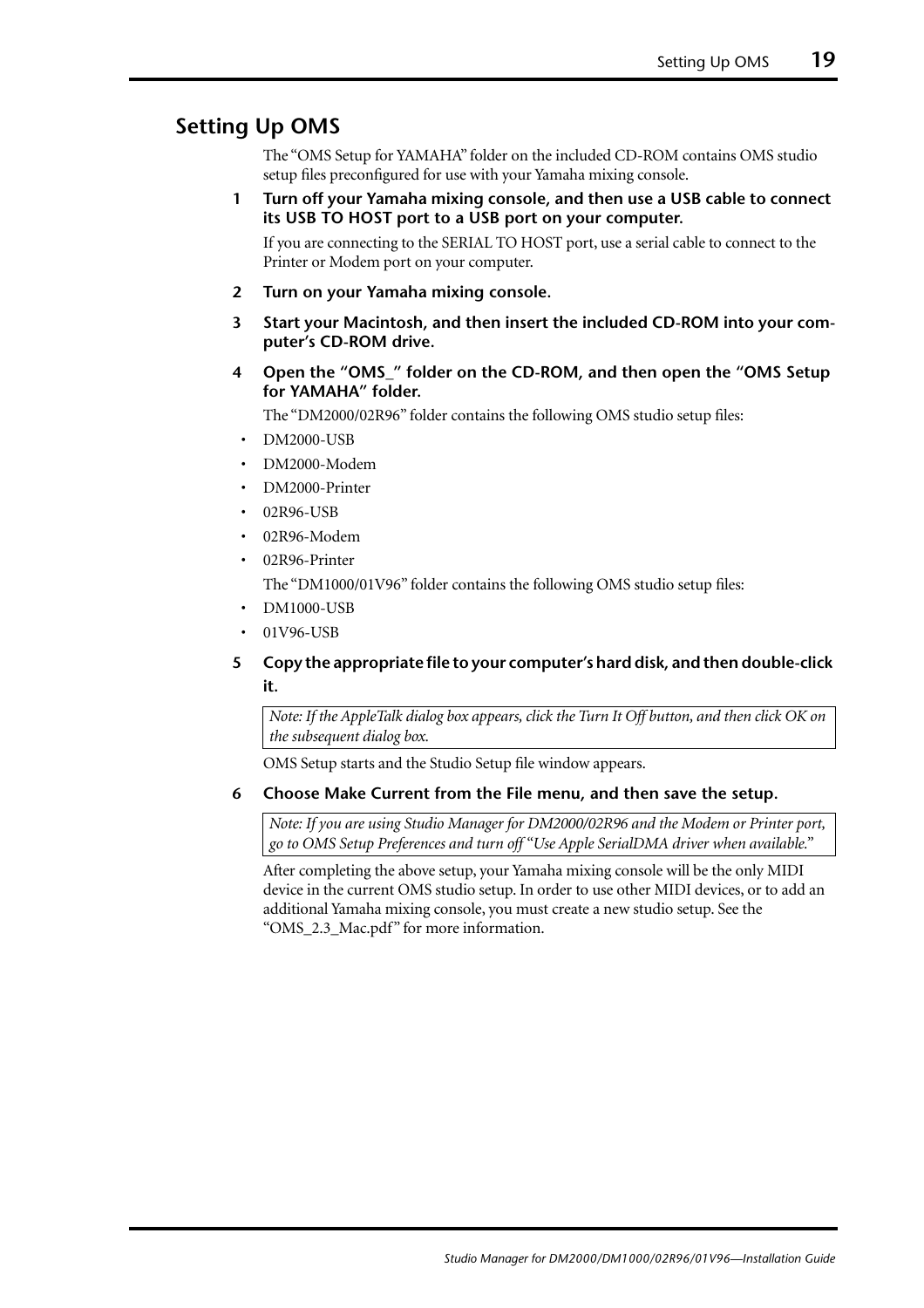## <span id="page-19-0"></span>**4 Getting Started**

## <span id="page-19-1"></span>**Starting Studio Manager**

The following procedure uses "DM1000" as an example. The content of the menu items selected in the procedure below may vary depending on the version number of Studio Manager software.

**Windows:** Click the Start button and then click Programs–>(YAMAHA OPT Tools–>)YAMAHA Studio Manager for DM1000–>Studio Manager for DM1000.

**Macintosh:** Open the Studio Manager for DM1000 folder and double-click "SM\_DM1K."

If your Yamaha mixing console is detected while Studio Manager starts up, the Synchronization dialog box appears, from which you can choose to transfer the settings of your Yamaha mixing console to Studio Manager or vice versa. [See "Synchronizing Studio Man](#page-21-0)[ager" on page 22 for more information.](#page-21-0) If no Yamaha mixing console is detected, a new Console window opens.



The ONLINE indicator is displayed while Studio Manager is connected to your Yamaha mixing console. When no Yamaha mixing console is detected, the OFFLINE indicator is displayed.

## <span id="page-19-2"></span>**Quitting Studio Manager**

Choose Exit (Quit on the Macintosh) from the File menu.

If there are no unsaved changes, all windows close and Studio Manager quits. If there are unsaved changes, a message asking whether or not you want to save the changes appears. Click Yes to save the changes and quit, click No to quit, or click Cancel to cancel the operation. Studio Manager can also be quit by clicking the Console window's Close button.

## <span id="page-19-3"></span>**Specifying the MIDI Port (DM1000/01V96 & Windows only)**

Before selecting a MIDI port in Studio Manager [\(page 21](#page-20-1)), you must specify which MIDI port is connected to your DM1000.

- **1 Start Studio Manager.**
- **2 Click the MIDI Setup button on the MIDI SETUP toolbar, as shown below.**



MIDI Setup

The MIDI Setup dialog box appears.

**3 Select the MIDI port to which your DM1000 is connected (e.g., MIDI In, Out, or Thru).**

*Note: To use a MIDI port with Studio Manager, you must select it on the MIDI Setup dialog box (as explained above) and on the System Setup dialog box, as explained on [page 21](#page-20-1).*

*Warning: Studio Manager does not yet support OPT (Open Plug-in Technology), so even if it appears in the menu of an OPT compatible program, do not start it in this way.*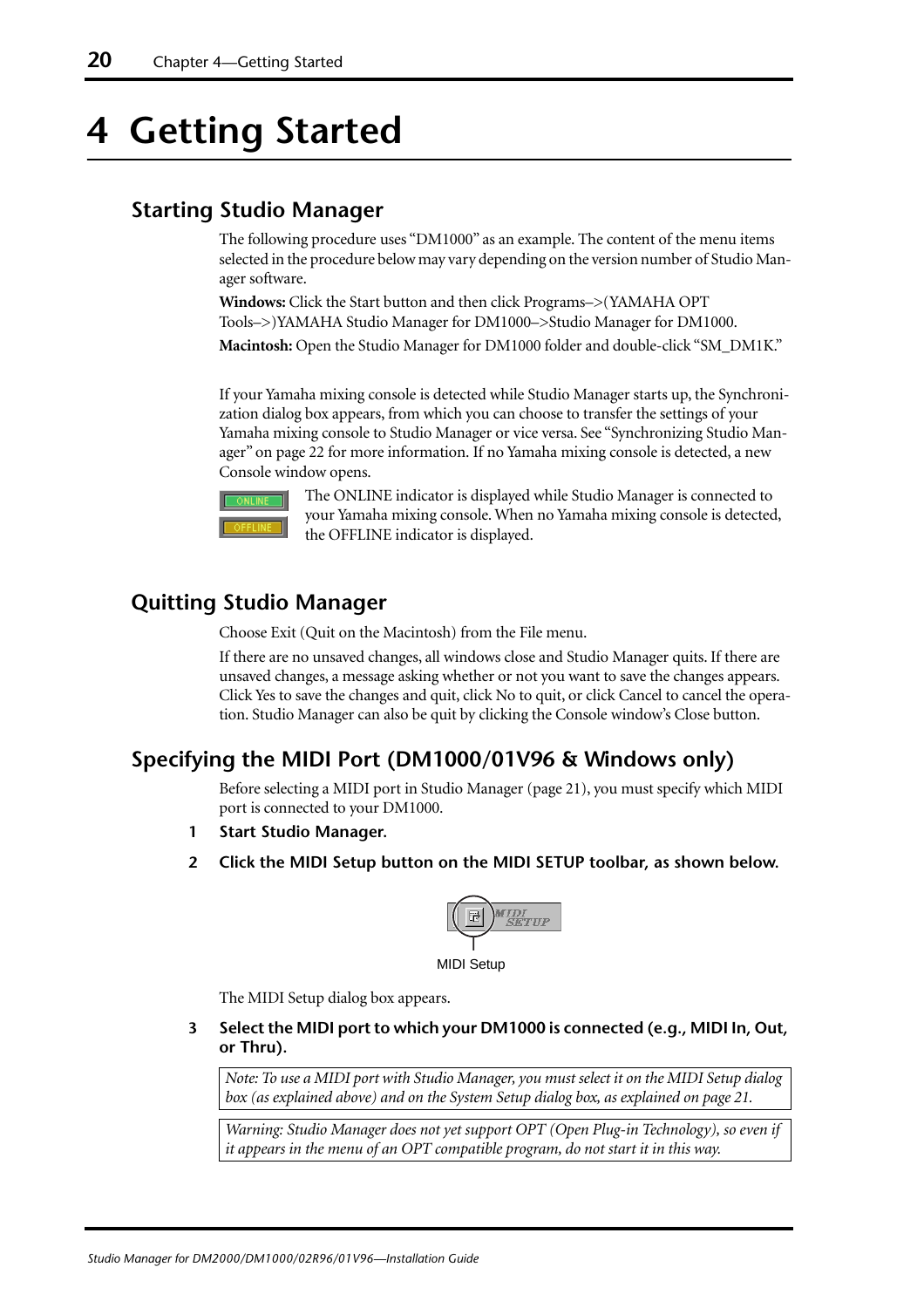## <span id="page-20-0"></span>**Configuring Studio Manager**

*Note: If you're using Windows, you must specify a MIDI port (see [page 20\)](#page-19-3) before making the following settings.*

### <span id="page-20-1"></span>**Selecting Ports**

In order to use Studio Manager, you must specify the input and output ports that Studio Manager should use to communicate with your Yamaha mixing console.

**Windows:**Choose System Setup from the File menu, and specify the input and output ports on the Setup dialog box, as shown below.

**Macintosh:**Choose Select OMS Ports from the File menu, and specify the input and output ports (device names set in OMS Studio Setup) on the Setup dialog box, as shown below.

| StudioManager for DM1000 |          |  |
|--------------------------|----------|--|
| Input Port:              | DM1000-1 |  |
| Output Port:             | DM1000-1 |  |
| CANCEL                   | ΠK       |  |

*Note: Choose OMS MIDI Setup from the File menu, and make sure that the "Run MIDI in Background" option is on.*

OMS Studio Setup can be opened directly from Studio Manager by selecting OMS Studio Setup from the File menu.

### **System Setup**

To open the Setup window, choose System Setup from the File menu. This is the Windows Setup window.

| <b>Setup</b>          |                    |                      |   |               |                             |        | $\times$ |
|-----------------------|--------------------|----------------------|---|---------------|-----------------------------|--------|----------|
| Input Port:           | YAMAHA USB IN 0-1  |                      |   |               |                             |        |          |
| Output Port:          | YAMAHA USB OUT 0-1 |                      |   |               |                             |        |          |
| Console Device ID:    |                    |                      |   |               |                             |        |          |
|                       |                    | G1 02 03 04 05 06 07 |   |               |                             | C.8    |          |
| Channel Select:       |                    |                      |   | Confirmation: |                             |        |          |
| $\nabla$ PC-> Console |                    |                      | п |               | Store Confimation           |        |          |
| $\nabla$ Console-> PC |                    |                      |   |               | <b>F</b> Recall Confimation |        |          |
|                       |                    |                      |   |               | Patch Confimation           |        |          |
| Layer Select:         |                    |                      |   |               |                             |        |          |
| $\nabla$ PC-> Console |                    |                      |   |               |                             |        |          |
| $\nabla$ Console-> PC |                    |                      |   |               |                             | Cancel |          |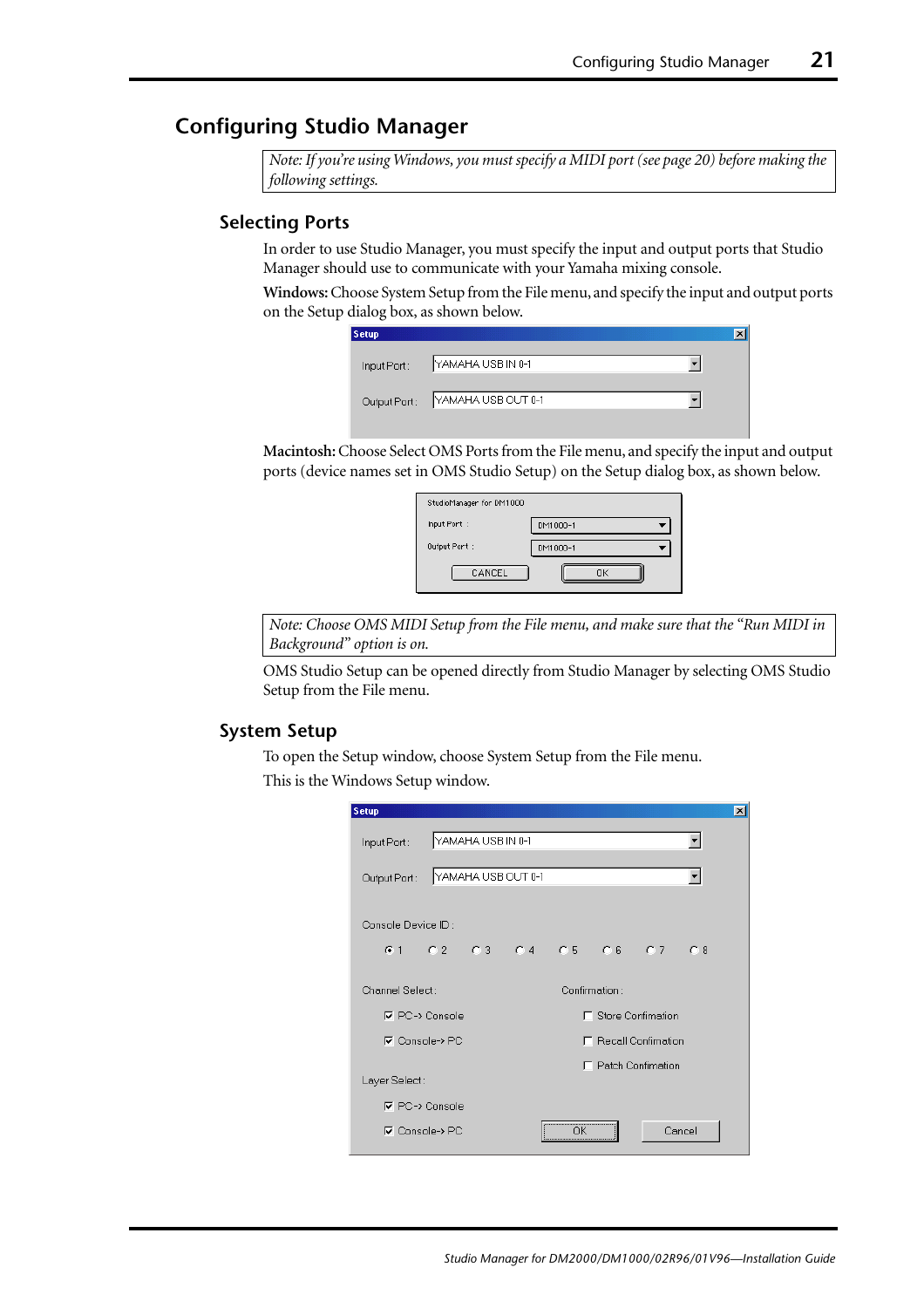This is the Macintosh Setup window

|                           |  |                                                                                    |  |  |        | $\bigcirc$ 8                                                                                                                                  |
|---------------------------|--|------------------------------------------------------------------------------------|--|--|--------|-----------------------------------------------------------------------------------------------------------------------------------------------|
| <b>Channel Select:</b>    |  |                                                                                    |  |  |        |                                                                                                                                               |
| $\boxtimes$ PC -> Console |  |                                                                                    |  |  |        |                                                                                                                                               |
| $\boxtimes$ Console -> PC |  |                                                                                    |  |  |        |                                                                                                                                               |
| Layer Select :            |  |                                                                                    |  |  |        |                                                                                                                                               |
|                           |  |                                                                                    |  |  |        |                                                                                                                                               |
|                           |  |                                                                                    |  |  |        |                                                                                                                                               |
|                           |  |                                                                                    |  |  |        | ΩK                                                                                                                                            |
|                           |  | <b>Console Device ID</b><br>$\boxtimes$ PC -> Console<br>$\boxtimes$ Console -> PC |  |  | Cancel | $Q2 \tQ3 \tQ4 \tQ5 \tQ6 \tQ7$<br><b>Confirmation:</b><br>$\Box$ Store Confirmation<br>$\Box$ Recall Confirmation<br>$\Box$ Patch Confirmation |

**Input Port/Output Port:** (Windows only) These pop-up menus are used to select the ports with which Studio Manager communicates with your Yamaha mixing console.

**Console Device ID:** Studio Manager can control any one of up to eight Yamaha mixing consoles, each with its own exclusive ID. Select the ID of Yamaha mixing console that you want to control.

**Channel Select:** These options determine whether or not channel selection is linked. When the PC–>Console option is on, selecting a channel on Studio Manager selects the same channel on your Yamaha mixing console. When the Console–>PC option is on, selecting a channel on your Yamaha mixing console selects the same channel on Studio Manager.

**Confirmation:** These options determine whether or not a confirmation dialog box appears when storing, recalling, or patching.

**Layer Select:** These options determine whether or not Layer selection is linked. When the PC–>Console option is on, selecting a Layer on Studio Manager selects the same Layer on your Yamaha mixing console. When the Console–>PC option is on, selecting a Layer on your Yamaha mixing console selects the same Layer on Studio Manager.

## <span id="page-21-0"></span>**Synchronizing Studio Manager**

If your Yamaha mixing console is detected while Studio Manager starts up, or while Studio Manager is up and running, the Synchronization dialog box shown below appears.

| StudioManager for DM1000                                                  |                          |        |  |
|---------------------------------------------------------------------------|--------------------------|--------|--|
| A device is detected. A synchronization process is going to be scheduled. |                          |        |  |
|                                                                           |                          |        |  |
| All Lib                                                                   |                          |        |  |
| $Concale \rightarrow PC$                                                  | $PC \rightarrow$ Console | Cancel |  |

**All Lib:** This option determines whether or not Scene and Library data is synchronized.

**Console–>PC:** Click this button to transfer the settings of your Yamaha mixing console to the current Studio Manager Session.

**PC–>Console:** Click this button to transfer the settings of current Studio Manager Session to your Yamaha mixing console.

**Cancel:** Click this button to leave your Yamaha mixing console and current Studio Manager Session unsynchronized.

*Note: Do not operate your Yamaha mixing console while synchronization is in progress.*

You can resynchronize the system at any time by choosing Re-synchronize from the Synchronization menu.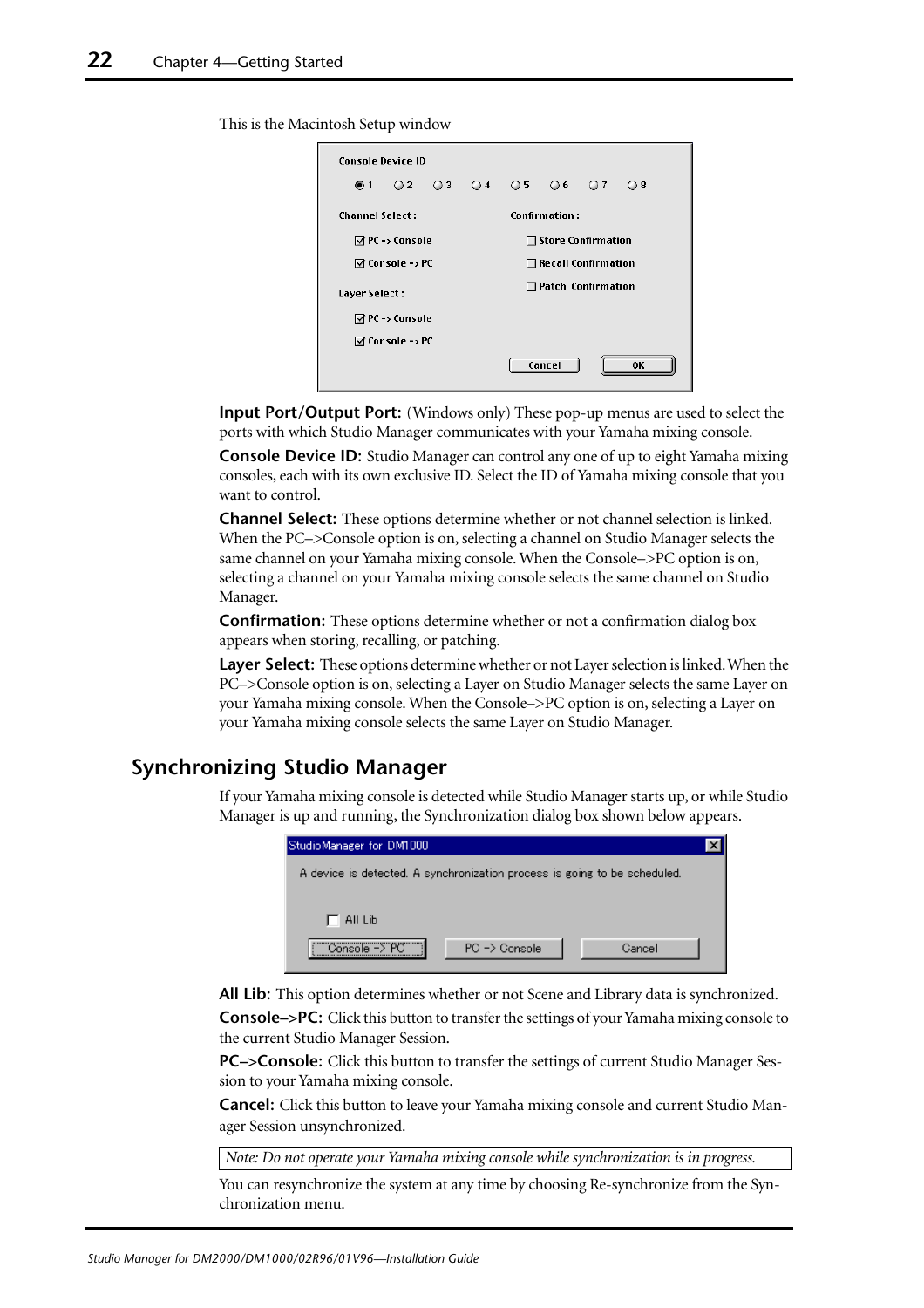## <span id="page-22-0"></span>**Working with Sessions**

A Studio Manager Session consists of all your Yamaha mixing console's mix settings, including Scene and library data.

- To create a new Session, choose New Session from the File menu.
- To open a previously saved Session, choose Open Session from the File menu.
- To save the current Session, choose Save Session from the File menu.
- To save the current Session with a new name, choose Save Session as from the File menu.

*Note: In order to save the current Automix, or the settings of an optional Y56K card, in a Session, you must resynchronize Studio Manager beforehand (Console–>PC).*

*Note: In order to protect the communication port used by Studio Manager, your Yamaha mixing console communication settings (e.g., MIDI, Remote Layer, Machine Control) are not affected by PC–>Console synchronization operations.*

Only one Session can be open at a time, so when you create a new Session, or open a previously saved Session, the message "This operation will purge current session" appears. If there are no unsaved changes, or you do not want to save, click OK. If Studio Manager is offline, the Session is loaded. If Studio Manager is online, the Session is loaded and the synchronization dialog box appears.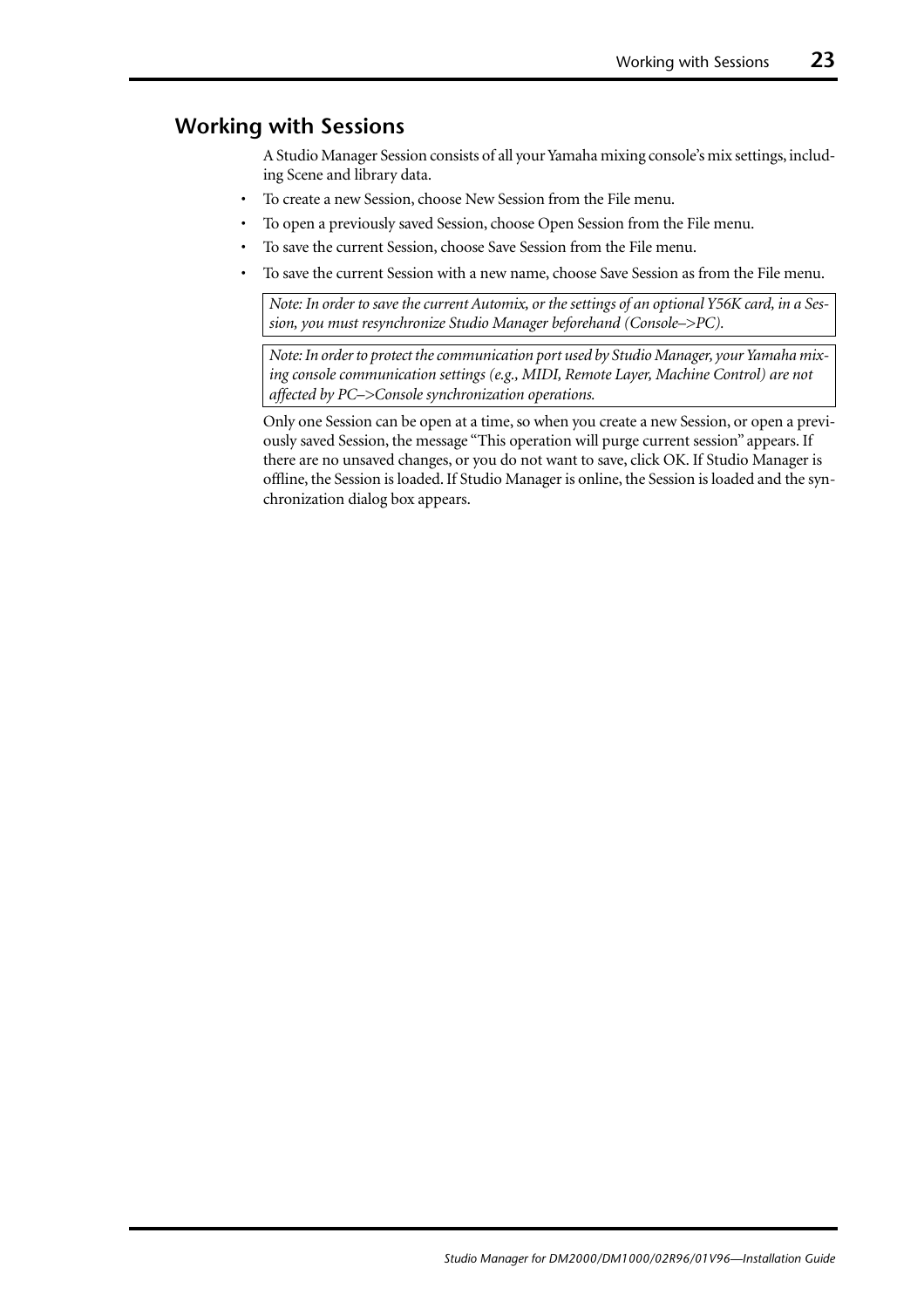## <span id="page-23-0"></span>**5 Troubleshooting**

## **Cannot control your Yamaha mixing console via USB?**

- Have you installed the Yamaha USB MIDI driver (Windows [page 8](#page-7-2), Mac [page 17\)](#page-16-0)?
- Is the USB cable connected correctly [\(page 7](#page-6-0))?
- Is your Yamaha mixing console configured correctly [\(page 7](#page-6-1))?
- Is Studio Manager set to the correct ID? (see the Studio Manager documentation)
- **Macintosh:** Is OMS configured correctly [\(page 19](#page-18-0))? On some systems, the included OMS studio setup files may not work correctly. In this case, you must create a new studio setup. See the "OMS\_2.3\_Mac.pdf" for more information.

## **Cannot install the Yamaha USB MIDI Driver?**

- Is the USB cable connected correctly [\(page 7](#page-6-0))?
- Try disconnecting the USB cable, and then reconnecting it.
- **Windows:** Is USB enabled? When your Yamaha mixing console is connected to your computer for the first time, if the Add New Hardware Wizard doesn't appear, it may be because your computer's USB controller is disabled. To check this, open the System control panel, click the Device Manager tab, and check for any crosses (x) or exclamation points (!) next to the "Universal Serial Bus controllers" and "USB Root Hub" items. If these items do have these marks next to them, your USB controller is disabled. For information on enabling your USB controller, refer to your computer's documentation.
- **Windows:**If for some reason installation of the Yamaha USB Driver fails, your Yamaha mixing console may be registered as an unknown device and you may not be able to reinstall the driver until the unknown device is deleted. In this case, open the System control panel, click the Device Manager tab, and select the "View devices by connection" option. If an item called "Other devices" appears in the list, click it. If there's an item called "Unknown device," select it and then click the Remove button. Disconnect the USB cable, reconnect it, and then try reinstalling the driver again.

## **OMS stops working after installing the Yamaha USB MIDI Driver?**

• **Macintosh:** The Yamaha USB MIDI Driver supports Mac OS 8.6 through 9.2.2. If you install it on a computer that is running an earlier version of the Mac OS, OMS will not work correctly. In this case you should remove the Yamaha USB MIDI Driver as explained below.

## **How to remove & reinstall the Yamaha USB MIDI Driver**

• **Windows 98/Me:** Presuming that the Yamaha USB MIDI Driver was installed successfully, and that your Yamaha mixing console has been recognized correctly, the driver can be removed from your computer as follows. Open the System control panel, click the Device Manager tab, select the "YAMAHA USB MIDI Driver," and then click the Remove button. After deleting the following files, disconnect the USB cable, reconnect it, and then reinstall the driver again.

Windows\Inf\Other\YAMAHADM2000.INF (or YAMAHA02R96.INF or YAMAHADM1000.INF or YAMAHA01V96.INF) Windows\System\Xgusb.drv Windows\System\Ymidusb.sys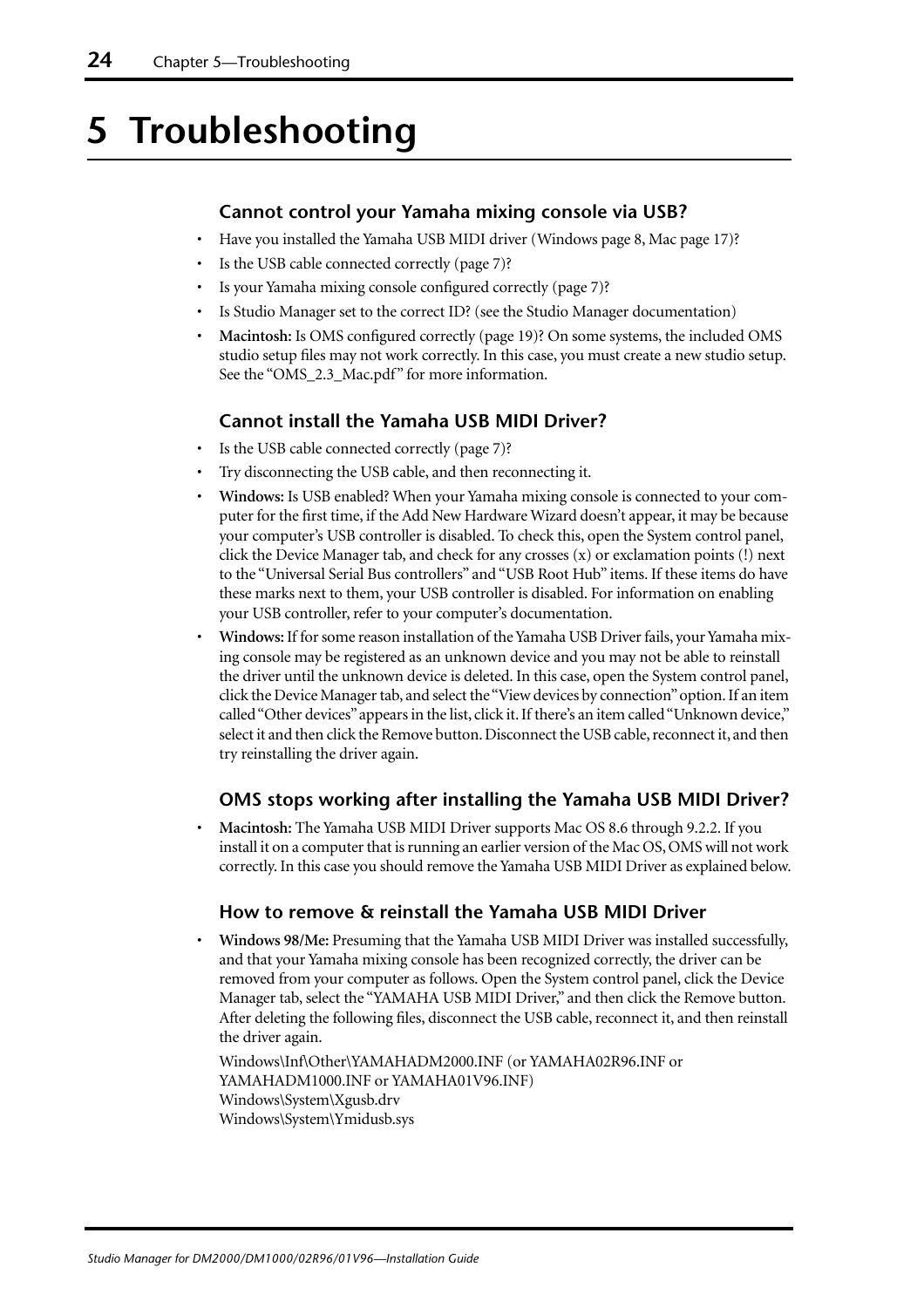• **Macintosh:** The driver can be removed from your computer by deleting the following files, after which you should restart your computer, reinstall the driver, and then set up OMS.

System Folder:Control Panels:YAMAHA USB MIDI Patch System Folder:Extensions:USB YAMAHA MIDI Diver System Folder:OMS Folder:YAMAHA USB MIDI OMS Driver

### **Improving performance**

- If your computer seems unresponsive, make sure it satisfies the system requirements (Windows [page 5](#page-4-0), Mac [page 6\)](#page-5-0).
- Quit any other applications that you are not using.
- **Macintosh:** Try turning off virtual memory and AppleTalk.

## **Cannot suspend or resume your computer?**

- **Windows:** Suspend will not work if there are any MIDI applications open.
- **Windows 2000:** Depending on your system's USB controller, suspend and resume may not work properly. If your Yamaha mixing console does stop responding, try disconnecting and reconnecting the USB cable.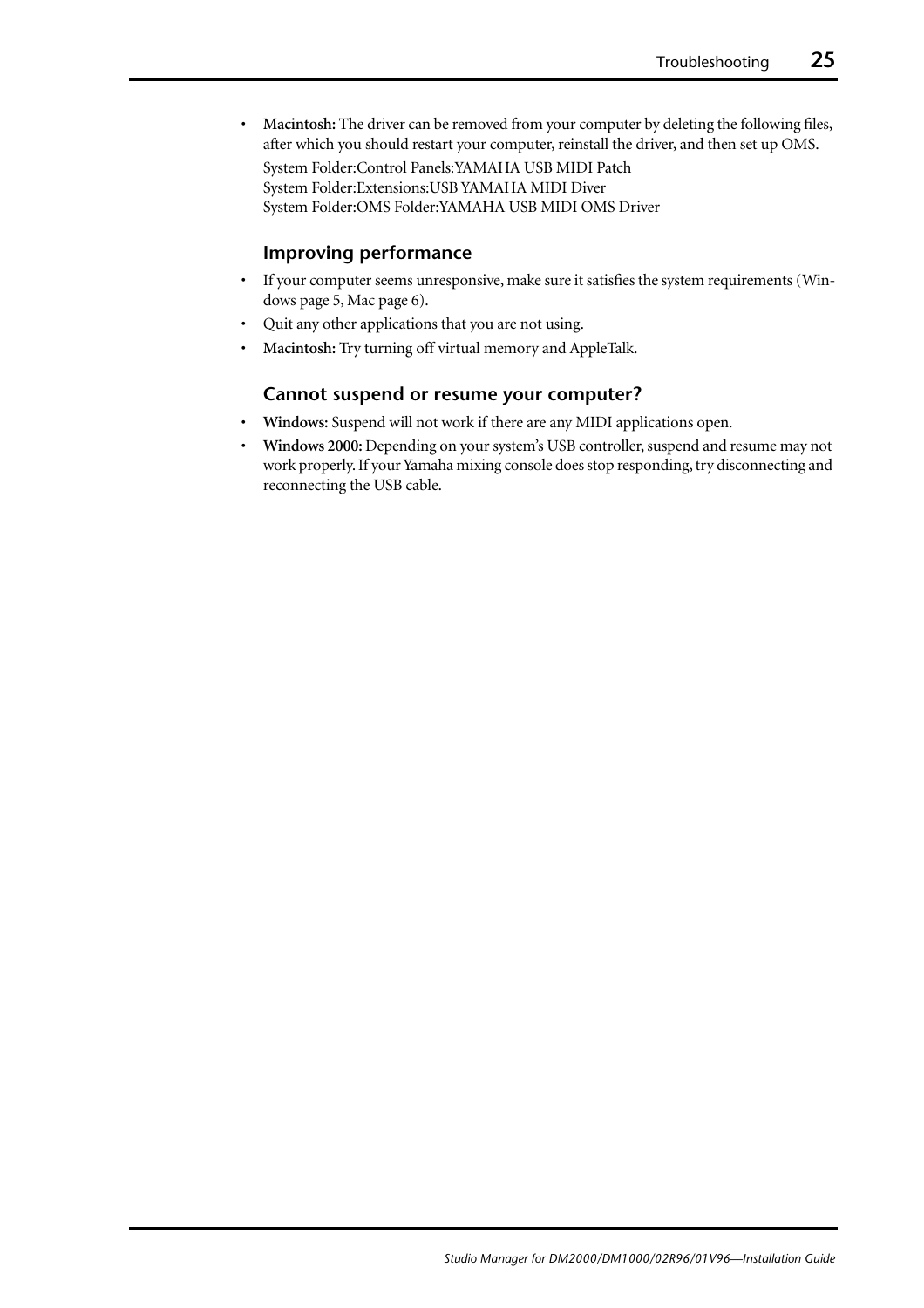## **Software Licensing Agreement**

The following is a legal agreement between you, the end user, and Yamaha Corporation ("Yamaha"). The enclosed Yamaha software program is licensed by Yamaha to the original purchaser for use only on the terms set forth herein. Please read this licensing agreement with care. Opening this package indicates that you accept all terms outlined herein. If you do not agree to the terms, return this package unopened to Yamaha for a full refund.

**GRANT OF LICENSE AND COPYRIGHT:** Yamaha grants you, the original purchaser, the right to use one copy of the enclosed software program and data ("SOFTWARE") on a single-user computer system. You may not use it on more than one computer or computer terminal. The SOFTWARE is owned by Yamaha and is protected by Japanese copyright laws and all applicable international treaty provisions. You are entitled to claim ownership of the media in which the SOFTWARE is included. Therefore, you must treat the SOFTWARE like any other copyrighted materials.

**RESTRICTIONS:** The SOFTWARE program is copyrighted. You may not engage in reverse engineering or reproduction of the SOFTWARE by other conceivable methods. You may not reproduce, modify, change, rent, lease, resell, or distribute the SOFTWARE in whole or in part, or create derivative works from the SOFTWARE. You may not transmit or network the SOFTWARE with other computers. You may transfer ownership of the SOFT-WARE and the accompanying written materials on a permanent basis provided that you retain no copies and the recipient agrees to the terms of the licensing agreement.

**TERMINATION:** The licensing condition of the software program becomes effective on the day that you receive the SOFTWARE. If any one of the copyright laws or clauses of the licensing conditions is violated, the licensing agreement shall be terminated automatically without notice from Yamaha. In this case, you must destroy the licensed SOFTWARE and its copies immediately.

**PRODUCT WARRANTY:** Yamaha warrants to the original purchaser that if the SOFT-WARE, when used in normal conditions, will not perform the functions described in the manual provided by Yamaha, the sole remedy will be that Yamaha will replace any media which proves defective in materials or workmanship on an exchange basis without charge. Except as expressly set forth above, the SOFTWARE is provided "as is," and no other warranties, either expressed or implied, are made with respect to this software, including, without limitation the implied warranties of merchantability and fitness for a particular purpose.

**LIMITED LIABILITY:** Your sole remedies and Yamaha's entire liability are as set forth above. In no event will Yamaha be liable to you or any other person for any damages, including without limitation any incidental or consequential damages, expenses, lost profits, lost savings or other damages arising out of the use or inability to use such SOFTWARE even if Yamaha or an authorized dealer has been advised of the possibility of such damages, or for any claim by any other party.

**GENERAL:** This license agreement shall be interpreted according to and governed by Japanese laws.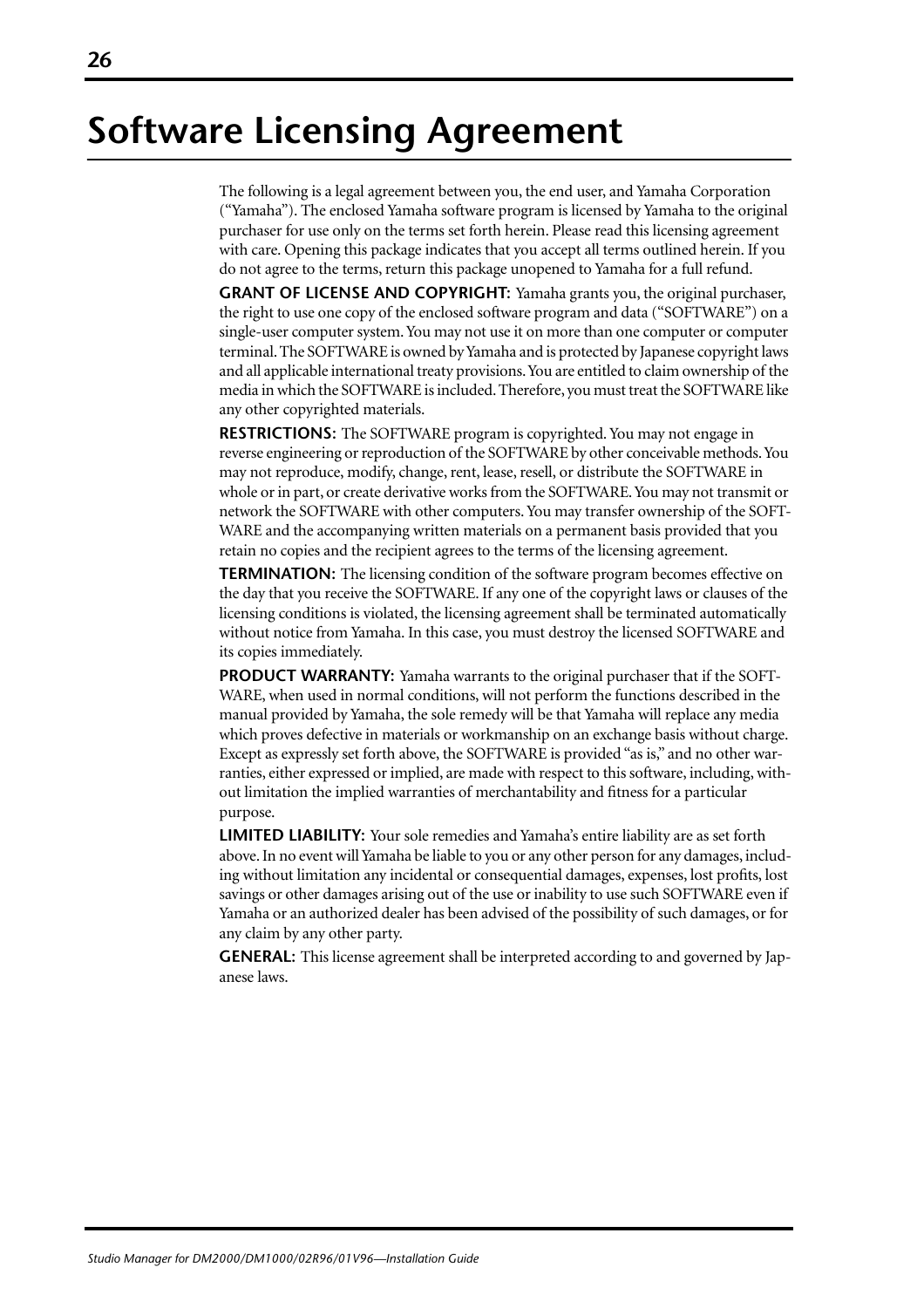For details of products, please contact your nearest Yamaha representative or the authorized distributor listed below.

Pour plus de détails sur les produits, veuillez-vous adresser à Yamaha ou au distributeur le plus proche de vous figurant dans la liste suivante.

Die Einzelheiten zu Produkten sind bei Ihrer unten aufgeführten Niederlassung und bei Yamaha Vertragshändlern in den jeweiligen Bestimmungsländern erhältlich.

Para detalles sobre productos, contacte su tienda Yamaha más cercana o el distribuidor autorizado que se lista debajo.

### **NORTH AMERICA**

#### **CANADA**

**Yamaha Canada Music Ltd.** 135 Milner Avenue, Scarborough, Ontario, M1S 3R1, Canada Tel: 416-298-1311

#### **U.S.A.**

**Yamaha Corporation of America**  6600 Orangethorpe Ave., Buena Park, Calif. 90620, U.S.A. Tel: 714-522-9011

### **CENTRAL & SOUTH AMERICA**

#### **MEXICO**

**Yamaha de Mexico S.A. De C.V., Departamento de ventas** Javier Rojo Gomez No.1149, Col. Gpe Del Moral, Deleg. Iztapalapa, 09300 Mexico, D.F. Tel: 686-00-33

#### **BRAZIL**

**Yamaha Musical do Brasil LTDA.** Av. Rebouças 2636, São Paulo, Brasil Tel: 011-853-1377

#### **ARGENTINA**

**Yamaha Music Latin America, S.A. Sucursal de Argentina** Viamonte 1145 Piso2-B 1053, Buenos Aires, Argentina Tel: 1-4371-7021

#### **PANAMA AND OTHER LATIN AMERICAN COUNTRIES/ CARIBBEAN COUNTRIES**

**Yamaha Music Latin America, S.A.** Torre Banco General, Piso 7, Urbanización Marbella, Calle 47 y Aquilino de la Guardia, Ciudad de Panamá, Panamá Tel: +507-269-5311

### **EUROPE**

**THE UNITED KINGDOM Yamaha-Kemble Music (U.K.) Ltd.** Sherbourne Drive, Tilbrook, Milton Keynes, MK7 8BL, England

### **GERMANY**

Tel: 01908-366700

**Yamaha Music Central Europe GmbH** Siemensstraße 22-34, 25462 Rellingen, Germany Tel: 04101-3030

#### **SWITZERLAND/LIECHTENSTEIN Yamaha Music Central Europe GmbH, Branch Switzerland**

Seefeldstrasse 94, 8008 Zürich, Switzerland Tel: 01-383 3990

### **AUSTRIA**

**Yamaha Music Central Europe GmbH, Branch Austria** Schleiergasse 20, A-1100 Wien, Austria Tel: 01-60203900

### **THE NETHERLANDS**

Tel: 0347-358 040

**Yamaha Music Central Europe, Branch Nederland** Clarissenhof 5-b, 4133 AB Vianen, The Netherlands

### **BELGIUM/LUXEMBOURG**

#### **Yamaha Music Central Europe GmbH, Branch Belgium**

Rue de Geneve (Genevastraat) 10, 1140 - Brussels, Belgium Tel: 02-726 6032

### **FRANCE**

**Yamaha Musique France, S.A.**

**Division Professionnelle** BP 70-77312 Marne-la-Vallée Cedex 2, France Tel: 01-64-61-4000

### **ITALY**

**Yamaha Musica Italia S.P.A. Combo Division**

Viale Italia 88, 20020 Lainate (Milano), Italy Tel: 02-935-771

### **SPAIN/PORTUGAL**

**Yamaha-Hazen Música, S.A.** Ctra. de la Coruna km. 17, 200, 28230 Las Rozas (Madrid), Spain Tel: 91-639-8888

### **SWEDEN**

**Yamaha Scandinavia AB** J. A. Wettergrens Gata 1 Box 30053 S-400 43 Göteborg, Sweden Tel: 031 89 34 00

### **DENMARK**

**YS Copenhagen Liaison Office** Generatorvej 8B DK-2730 Herlev, Denmark Tel: 44 92 49 00

### **NORWAY**

**Norsk filial av Yamaha Scandinavia AB**  Grini Næringspark 1 N-1345 Østerås, Norway Tel: 67 16 77 70

### **OTHER EUROPEAN COUNTRIES**

**Yamaha Music Central Europe GmbH** Siemensstraße 22-34, 25462 Rellingen, Germany Tel: +49-4101-3030

### **AFRICA**

**Yamaha Corporation, Asia-Pacific Music Marketing Group** Nakazawa-cho 10-1, Hamamatsu, Japan 430-8650 Tel: +81-53-460-2313

### **MIDDLE EAST**

**TURKEY/CYPRUS Yamaha Music Central Europe GmbH** Siemensstraße 22-34, 25462 Rellingen, Germany Tel: 04101-3030

### **OTHER COUNTRIES**

**Yamaha Music Gulf FZE** LB21-128 Jebel Ali Freezone P.O.Box 17328, Dubai, U.A.E. Tel: +971-4-881-5868

## **ASIA**

### **INDONESIA**

**PT. Yamaha Music Indonesia (Distributor) PT. Nusantik** Gedung Yamaha Music Center, Jalan Jend. Gatot Subroto Kav. 4, Jakarta 12930, Indonesia Tel: 21-520-2577

### **KOREA**

**Yamaha Music Korea Ltd.**

Tong-Yang Securities Bldg. 16F 23-8 Yoido-dong, Youngdungpo-ku, Seoul, Korea Tel: 02-3770-0661

### **MALAYSIA**

**Yamaha Music Malaysia, Sdn., Bhd.** Lot 8, Jalan Perbandaran, 47301 Kelana Jaya, Petaling Jaya, Selangor, Malaysia Tel: 3-703-0900

### **SINGAPORE**

**Yamaha Music Asia Pte., Ltd.** 11 Ubi Road #06-00, Meiban Industrial Building, Singapore Tel: 65-747-4374

**TAIWAN**

### **Yamaha KHS Music Co., Ltd.**

3F, #6, Sec.2, Nan Jing E. Rd. Taipei. Taiwan 104, R.O.C. Tel: 02-2511-8688

### **THAILAND**

**Siam Music Yamaha Co., Ltd.** 121/60-61 RS Tower 17th Floor, Ratchadaphisek RD., Dindaeng, Bangkok 10320, Thailand Tel: 02-641-2951

### **THE PEOPLE'S REPUBLIC OF CHINA**

**Yamaha Music & Electronics (China) Co., Ltd. Shanghai Branch** United Plaza 25F 1468 Nan Jing Road West

Jingan Shanghai 200040, China Tel: 21-6247-2211

**OTHER ASIAN COUNTRIES Yamaha Corporation,** 

**Asia-Pacific Music Marketing Group** Nakazawa-cho 10-1, Hamamatsu, Japan 430-8650 Tel: +81-53-460-2313

### **OCEANIA**

### **AUSTRALIA**

**Yamaha Music Australia Pty. Ltd.** Level 1, 99 Queensbridge Street, Southbank, Victoria 3006, Australia Tel: 3-9693-5111

### **COUNTRIES AND TRUST**

**TERRITORIES IN PACIFIC OCEAN Yamaha Corporation, Asia-Pacific Music Marketing Group**

Nakazawa-cho 10-1, Hamamatsu, Japan 430-8650 Tel: +81-53-460-2313